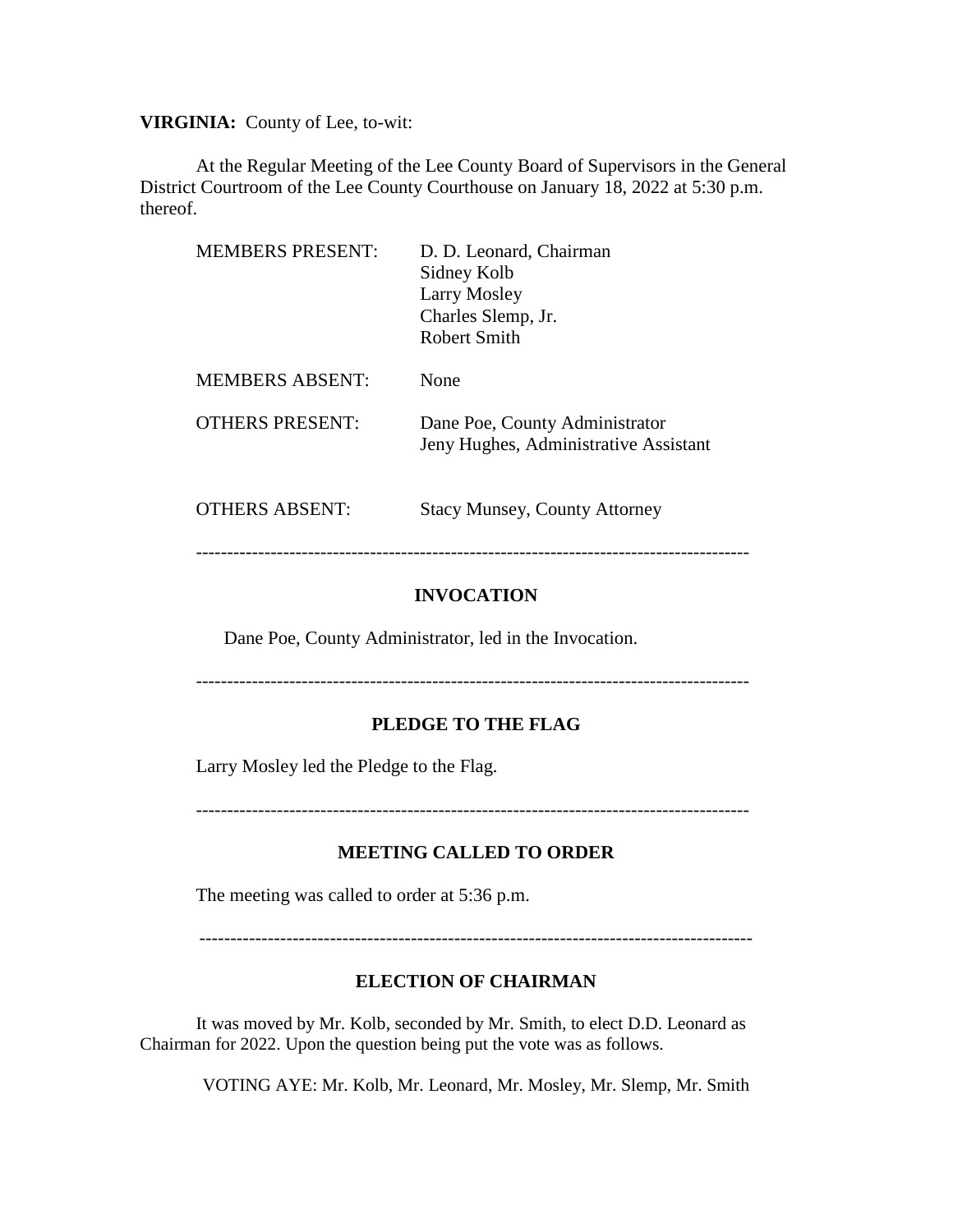# **ELECTION OF VICE-CHAIRMAN**

-----------------------------------------------------------------------------------------

It was moved by Mr. Smith, seconded by Mr. Kolb, to elect Larry Mosley as Vice-Chairman for 2022. Upon the question being put the vote was as follows.

VOTING AYE: Mr. Kolb, Mr. Leonard, Mr. Mosley, Mr. Slemp, Mr. Smith

-----------------------------------------------------------------------------------------

# **ESTABLISH TIME, DATE AND PLACE OF REGULAR MEETING**

It was moved by Mr. Kolb, seconded by Mr. Smith, to establish regular monthly meetings on the third Tuesday of each month at 5:30 p.m. in the General District Courtroom of the Lee County Courthouse. Upon the question being put the vote was as follows.

VOTING AYE: Mr. Kolb, Mr. Leonard, Mr. Mosley, Mr. Slemp, Mr. Smith

-----------------------------------------------------------------------------------------

# **RULES OF PROCEDURE**

It was moved by Mr. Kolb, seconded by Mr. Slemp, to adopt the following Rules of Procedure. Upon the question being put the vote was as follows.

VOTING AYE: Mr. Kolb, Mr. Leonard, Mr. Mosley, Mr. Slemp, Mr. Smith

-----------------------------------------------------------------------------------------

# **RULES OF PROCEDURE**

# **LEE COUNTY BOARD OF SUPERVISORS**

# *Section I – Meeting*

Section 1-1: When and where regular meetings held

The date, time and place of the regular Board of Supervisors meeting shall be established at the January annual meeting. Should the Board subsequently prescribe any meeting time or place other than that initially established, it shall comply with Section 15.2-1416 of the Code of Virginia, as amended. (1)

Section 1-2: Special Meetings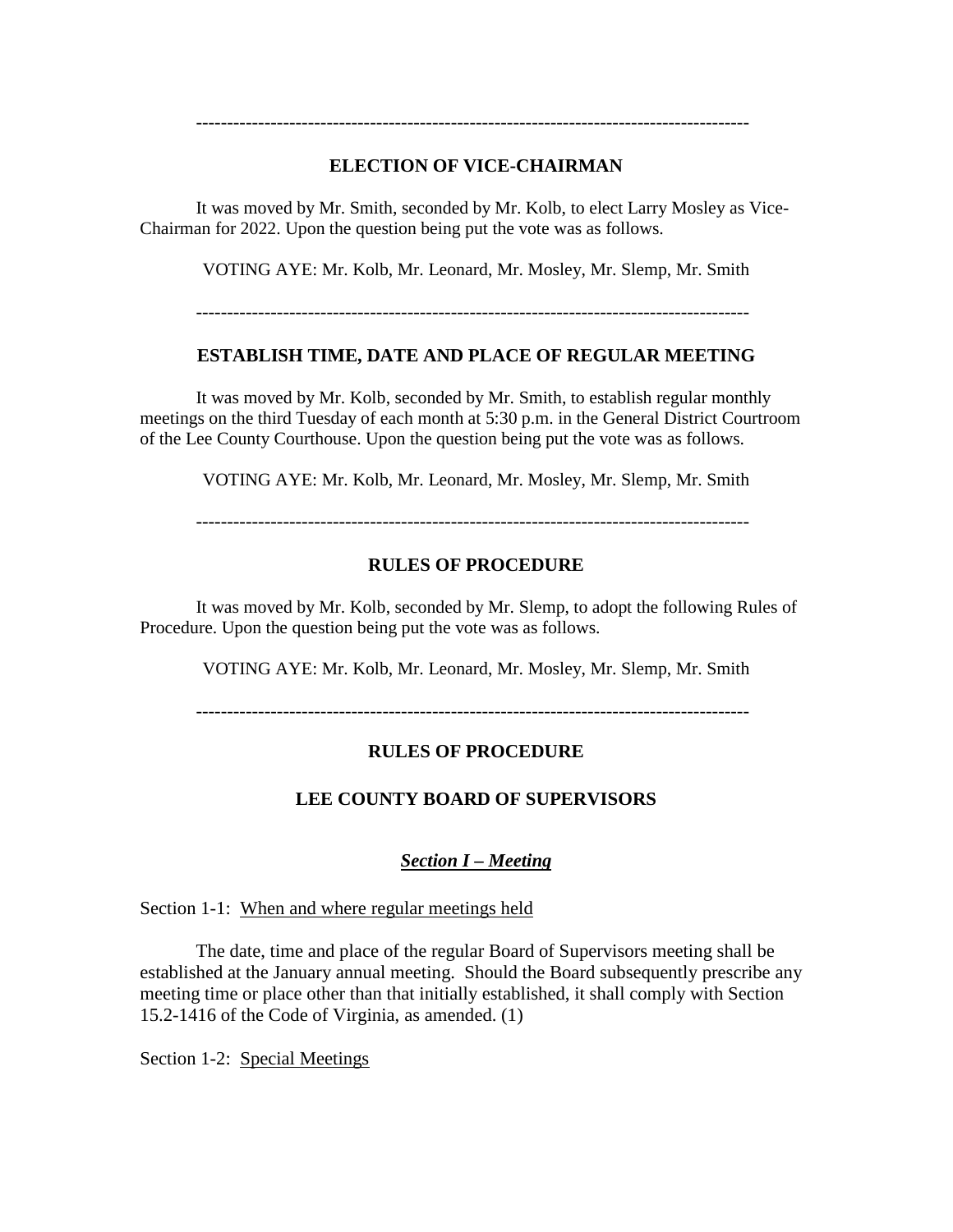The Board of Supervisors may hold such special meetings, as it deems necessary, at such time and place as it may find convenient; and it may adjourn from time to time as it may find convenient and/or necessary. A special meeting of the Board of Supervisors shall be called pursuant to, and in full compliance with, Sections 15.2-1417 and 15.2- 1418 of the Code of Virginia, as amended. (2)

### Section 1-3: Annual/semi-annual meetings

The first meeting held after the newly elected members of the governing body shall have qualified and the first meeting held in the corresponding month of each succeeding year shall be known as the annual meeting. (3)

#### Section 1-4: Quorum and method of voting

At any meeting a majority of the Supervisors shall constitute a quorum. (4) All questions submitted to the Board for decision shall be determined by a voice vote of a majority of the Supervisors voting on any such question, unless otherwise provided by law. (5) The name of each member voting and how he or she voted must be recorded. (6)

#### Section 1-5: Member absenting himself from meeting prior to adjournment

After the name of any member of the Board has been recorded as present at any meeting of the Board, a member shall not leave the meeting previous to adjournment unless by consent of the Board.

#### Section 1-6: Board to sit with open doors

The Board of Supervisors shall sit with open doors and all persons conducting themselves in an orderly manner may attend meetings; (7) provided, however, that Board may hold closed meetings as permitted by law. (8)

### *Section II – Officers*

Section 2-1: Chair and Vice-Chair

At the annual meeting of the Board of Supervisors, the Board shall elect from its membership a Chair and a Vice-Chair in accordance with the provisions of Section 15.2- 1422 of the Code of Virginia, as amended. The term of office for the Chair and Vice-Chair shall be for one (1) year, but they may be re-elected. In the case of the absence from any meeting of the Chair and Vice-Chair, the members present shall choose one of their number as temporary Chair, provided those members constitute a quorum. (9)

#### Section 2-2: Chair may administer oaths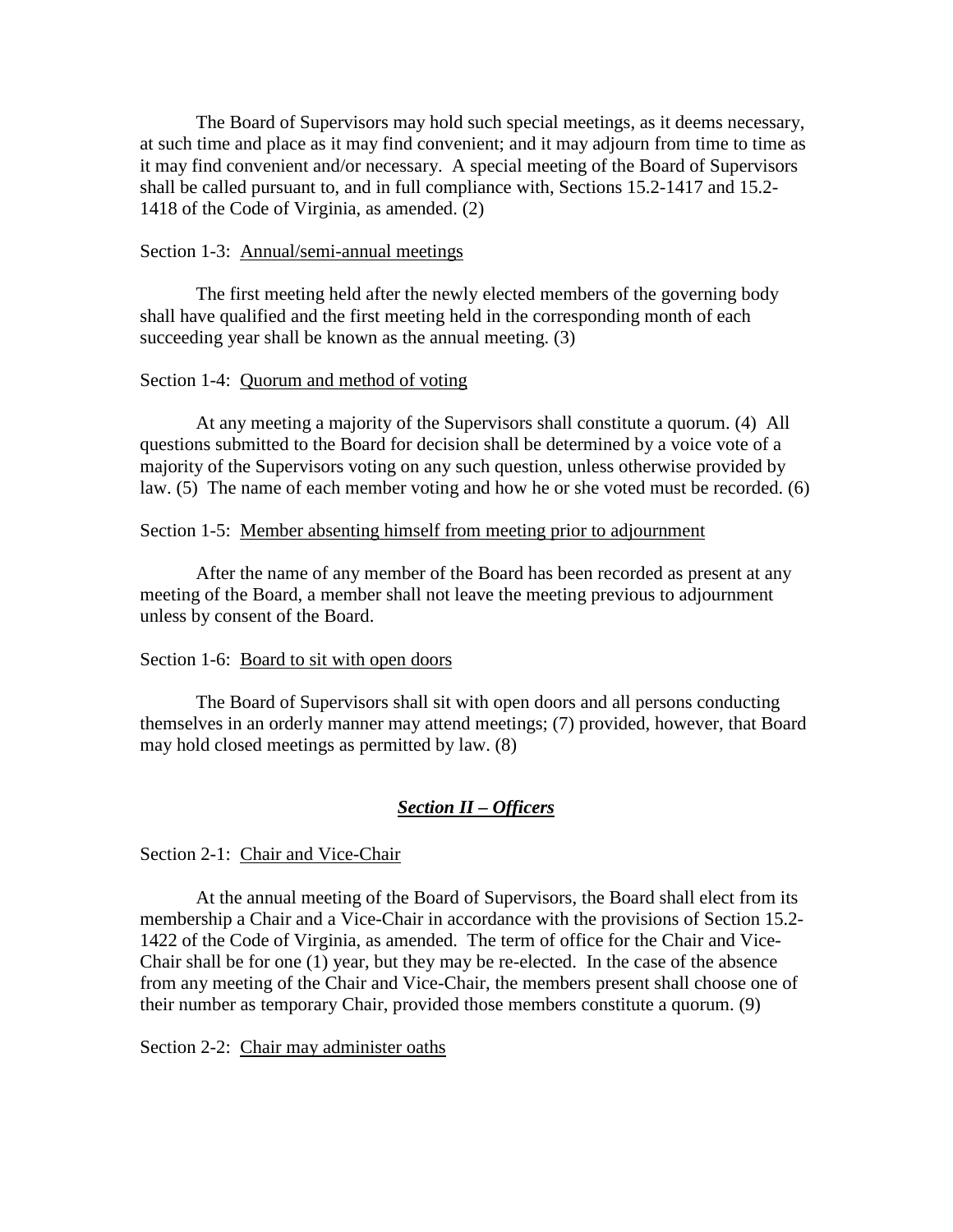The Chair shall have power to administer an oath to any person concerning any matter submitted to the Board or connected with its' powers and duties. (10)

### Section 2-3: Clerk (duties, etc.)

The Clerk for the Board shall be the County Administrator and his/her duties and responsibilities shall be as set out in Section 15.2-1540 of the Code of Virginia, as amended. The Clerk may appoint a deputy as recording secretary if needed.

### Section 2-4: Preservation of order

At meetings of the Board the presiding officer shall preserve order and decorum (11) and may require the Sheriff of Lee County, or at the Sheriff's option, a deputy to attend meetings of the Board to preserve order.

# *Section III – Conduct of Business*

Section 3-1: Order of business

At meetings of the Board, subject to rearrangement by the Chair, absent an objection by the full Board, the order of business shall be as follows:

(A) Call of order and roll call of members (B) Departmental Reports (C) Public hearings (D) Reports, requests, and recommendations of other departments (E) Citizens expression (F) Submission and approval of the minutes of the preceding meeting (G) Approval of Refunds (H) Approval of Warrant List (I) Delegations (J) Finance (K) Unfinished business (L) New business (M)Reports, requests and recommendations of the County Attorney (N) Reports, requests and recommendations of the County Administrator (O) Communications and instructions of members of the Board

When any matter is made the special order of business for a future meeting, it shall at such meeting take priority of all other business except the approval of the minutes of the last meeting.

Section 3-2: Manner of addressing Board generally; speaking only on question before Board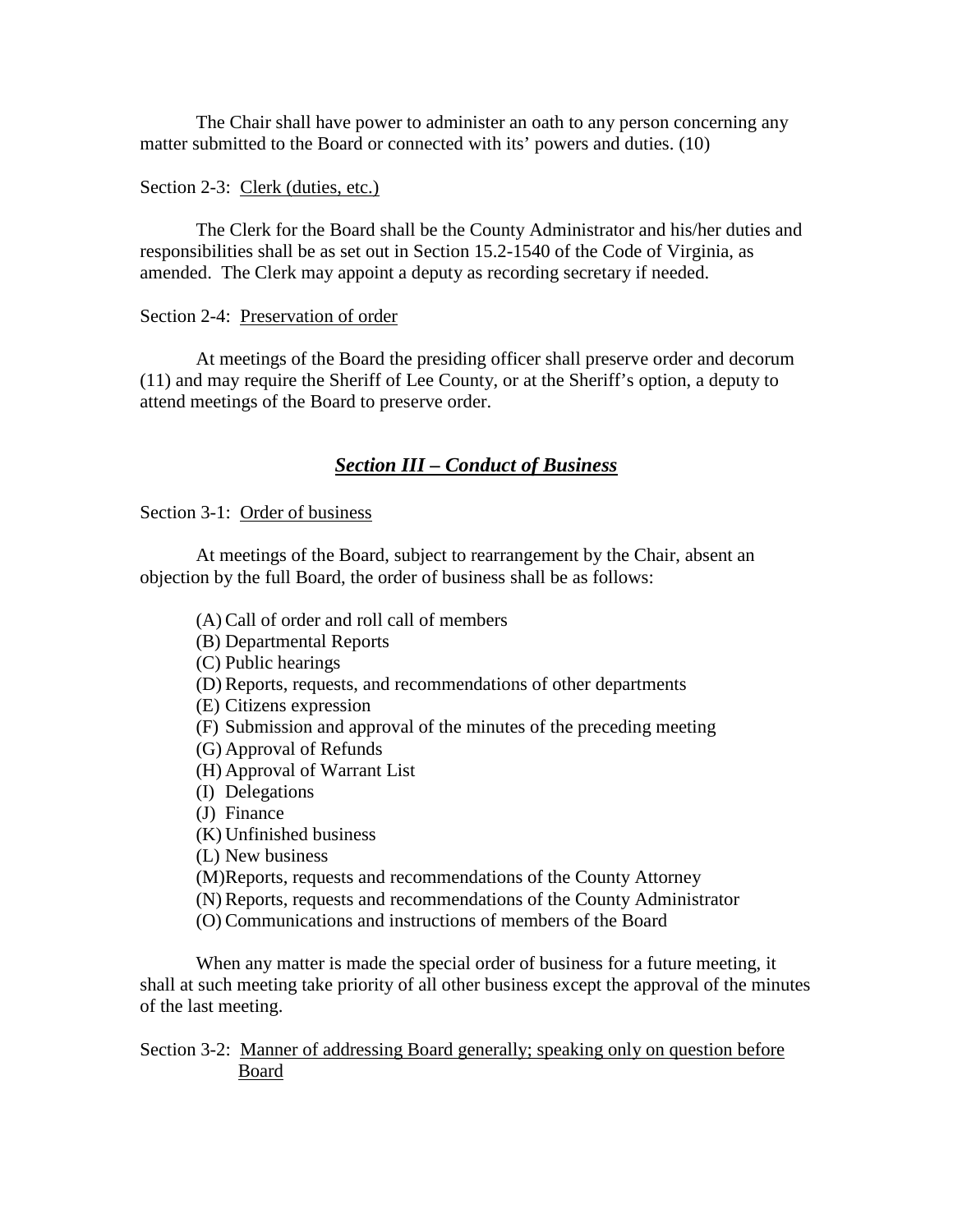- (A) When any person, including Board Members, speaks to the Board, that person shall address the Chair and shall speak directly to the question before the Board.
- (B) No person in attendance at a meeting of the Board shall be permitted to address the Board while the members are considering any Motion, Resolution or Ordinance preliminary to a vote on the same except at the discretion of the Chair.
- (C) No Board Member shall engage in discussion or ask questions of those addressing the Board without first being recognized by the Chair.

#### Section 3-3: Use of offensive language or gestures; sectarian or political discussion

No member of the Board shall, in debate at any meeting of the Board, use any language or gesture calculated to offend or insult another member. No discussion of sectarian or partisan character shall be allowed at meetings of the Board. (12)

#### Section 3-4: Priority in speaking to Board

When two or more members wish to speak at the same time, the Chair shall name the person who shall speak first. (13)

#### Section 3-5: Speaking more than once on same subject

In any debate before the Board, no member of the Board shall speak more than once on the same question until all the others have spoken who desire to do so, nor more than twice on the same question, unless consent of the Board has been given. (14)

#### Section 3-6: Form of petitions, etc.

Every petition, communication or address to the Board shall be respectful language and, except in cases where it is otherwise allowed, shall be in writing.

#### Section 3-7: Motions

No proposition shall be entertained by the Chair until a Motion for the same has been duly made. The Chair may make a Motion without vacating the Chair. (15)

#### Section 3-8: Decisions on points of order

The Chair, when presiding at a meeting of the Board, without vacating the Chair, may give reasons for any decision made on any point of order and such decision shall be made without debate. (16)

#### Section 3-9: Same, appeal to Board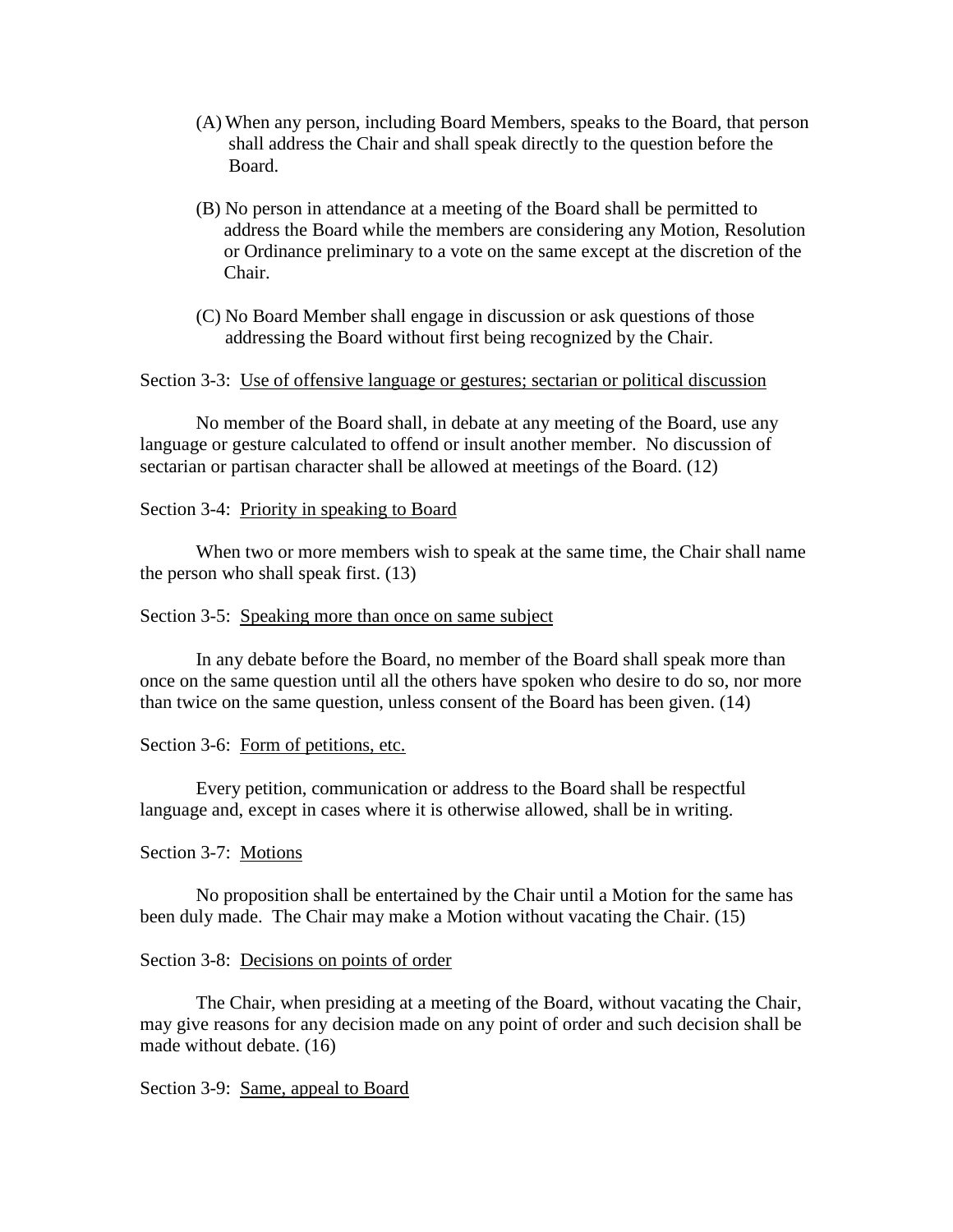Any member of the Board may appeal to the Board regarding the decision of the Chair on any question of order, a majority vote of those present being necessary to overrule the Chair. (17)

#### Section 3-10: Motion to adjourn

At a meeting of the Board, a Motion to adjourn shall always be in order and shall be decided without debate. (18)

### Section 3-11: Voting on appointments to office

Every appointment by the Board shall be by voice vote, recorded by name in the Minutes of the Board of Supervisors. (19)

### Section 3-12: Suspending rules

The rules of the Board may be suspended with the concurrence of four-fifths (4/5) of the members present. (20)

### Section 3-13: Roberts Rules of Order

The proceedings of the Board, except as otherwise provided in applicable State law, shall be governed by Roberts Rules of Order, Newly Revised.

# *Section IV – Public Hearings*

Section 4-1: Speakers

At every public hearing, speakers wishing to address the Board shall clearly state their name and address and shall be subject to a time limitation of three (3) minutes per individual or five (5) minutes for an individual representing a group, or such other limitation as the Board, in its' discretion, may impose. Each speaker shall be limited to one appearance at each public hearing.

# Section 4-2: Members' participation

Board Members shall limit their comments in public hearings to insure participation by the public without Board interference.

#### Section 4-3: Close of hearing

When a public hearing shall have been closed by the order of the Chair of the Board, no further public comments are in order.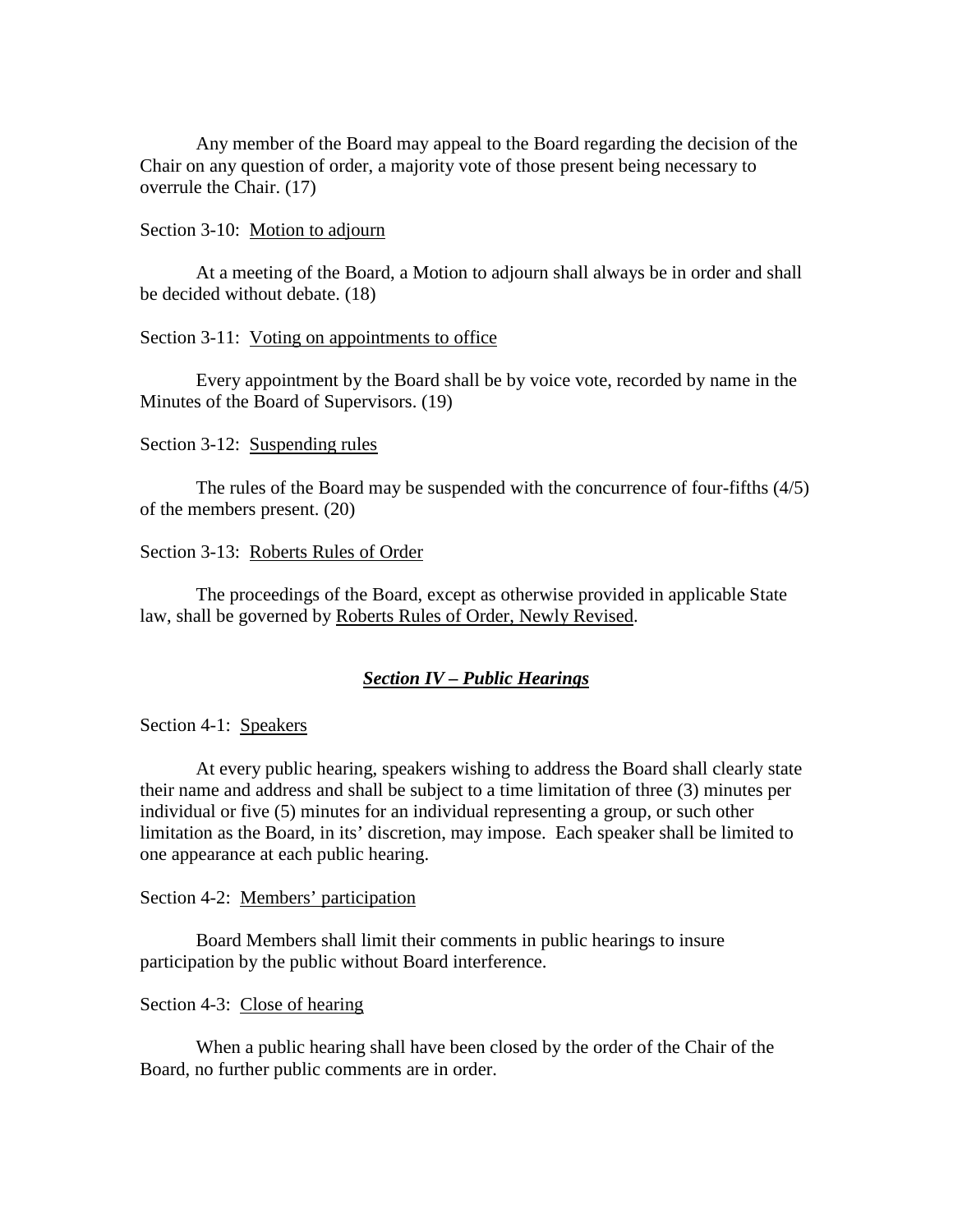### Section 5-1(A): Preparation

The Clerk shall prepare an Agenda for each regular meeting conforming to the order of business specified in Section 3-1 under Order of Business. Except where emergency circumstances require otherwise, every item to be placed on the Agenda shall be received in the Office of the County Administrator by 10:00 a.m. on the Tuesday prior to any regular meeting of the Board.

#### Section 5-1(B): Notification

Any member absent from a meeting shall be notified of a recessed meeting, including place, time and items to be placed on the Agenda.

#### Section 5-2: Delivery

The Agenda shall be mailed, or hand delivered, to each Member of the Board and the Attorney to the Board at least six (6) days prior to the meeting.

#### Section 5-3: Request to appear before the Board of Supervisors

Any citizen (individual, firm, association, or corporation) desiring to appear before the Board of Supervisors to request Board action on any matter shall make such request to the Clerk or Agent as provided; however, no request shall be required in order to speak to the Board during the Citizens' Expression period.

Note: The purpose of the Citizens' Expression period at each regular meeting is to give all citizens an opportunity to appear before the Board to voice their opinions on matters of concern to them over which the Board has influence. Sections 4-1, 4-2 and 4-3 of these Rules of Procedure regarding public hearings will also apply to the Citizens' Expression period. This period should not be used to request specific Board action at that meeting. (See Section 5-3) If Board action is indicated as a result of information provided during this period, the matter should be placed on the Agenda for a future Board meeting.

# *NOTES*

- 1. Code of Virginia, as amended, Section 15.2-1416.
- 2. Code of Virginia, as amended, Section 15.2-1417 and 1418.
- 3. Code of Virginia, as amended, Section 15.2-1416.
- 4. Code of Virginia, as amended, Section 15.2-1415.
- 5. Code of Virginia, as amended, Section 15.2-1420.
- 6. Constitution of Virginia, Article VII, Section 7.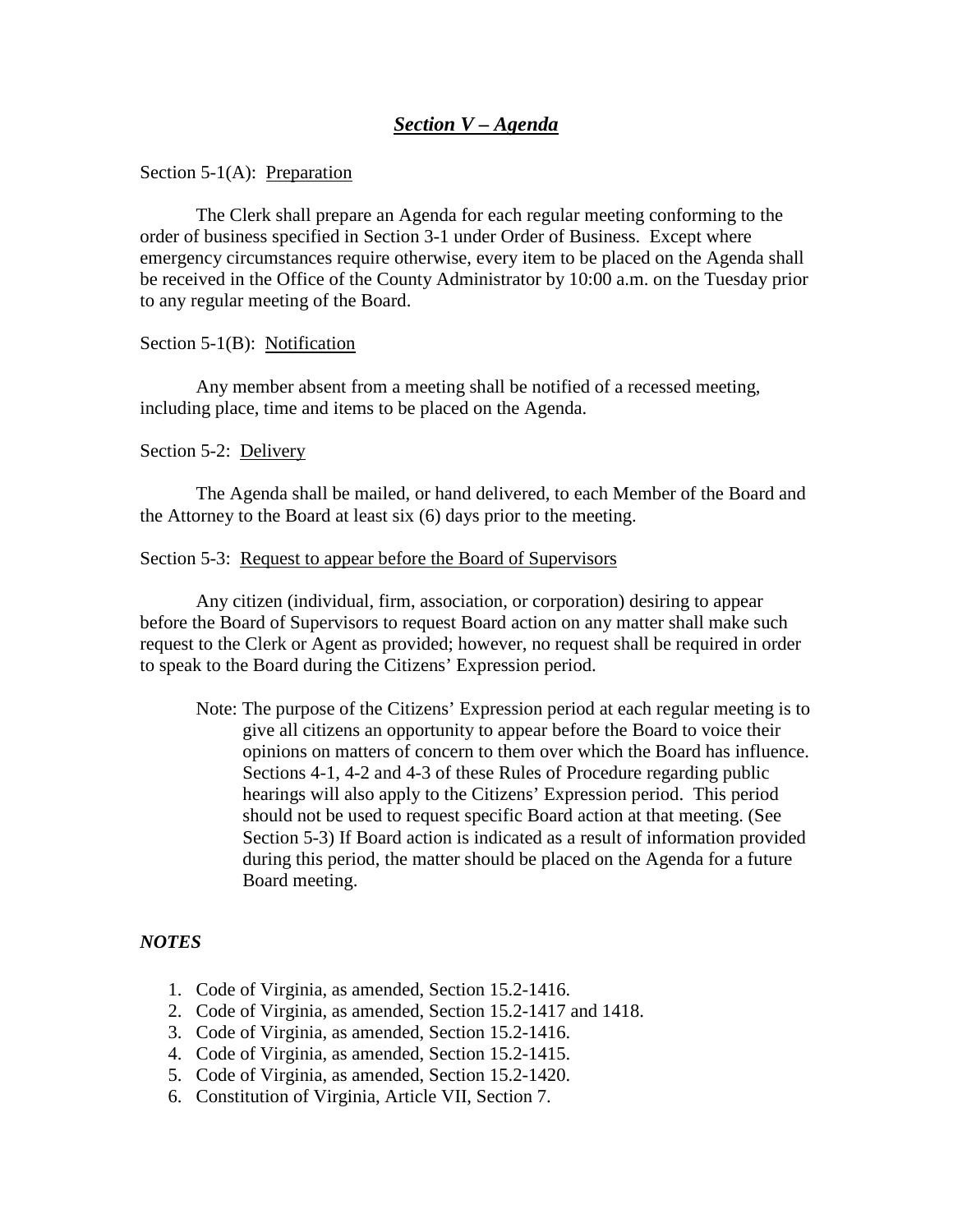- 7. Code of Virginia, as amended, Section 2.2-3707.
- 8. Code of Virginia, as amended, Section 2.2-3711.
- 9. Code of Virginia, as amended, Section 15.2-1422.
- 10. Code of Virginia, as amended, Section 15.2-1410.
- 11. The Virginia Local Legislator, Virginia Municipal League, Virginia Association of Counties, and the Institute of Government, University of Virginia, (1972) pp. 62-63.
- 12. Roberts, pp. 386-389.
- 13. Roberts, pp. 28-31.
- 14. Roberts, pp. 42-43.
- 15. Roberts, pp. 477-478.
- 16. Roberts, pp. 214-215.
- 17. Roberts, pp. 254-259.
- 18. Roberts, pp. 67-68, 234-240.
- 19. Roberts, pp. 43-50, 403-405.
- 20. Roberts, pp. 259-265.

-----------------------------------------------------------------------------------------

### **PUBLIC HEARINGS**

# **PROPOSED AMENDMENT TO THE LEE COUNTY PROCUREMENT POLICIES AND PRACTICES ORDINANCE**

The Lee County Board of Supervisors held a Public Hearing on Tuesday, January 18, 2022 at 5:30 p.m. in the General District Courtroom of the Lee County Courthouse located in Jonesville, Virginia. The purpose of the Public Hearing was to take public comment on a proposed amendment to the Lee County Procurement Policies and Practices ordinance currently in effect. The proposed amendment would allow the procurement of Design-Build contracts for construction projects.

-----------------------------------------------------------------------------------------

The Chairman opened the floor for public comment.

There was no public comment.

-----------------------------------------------------------------------------------------

The Chairman closed the floor for public comment.

-----------------------------------------------------------------------------------------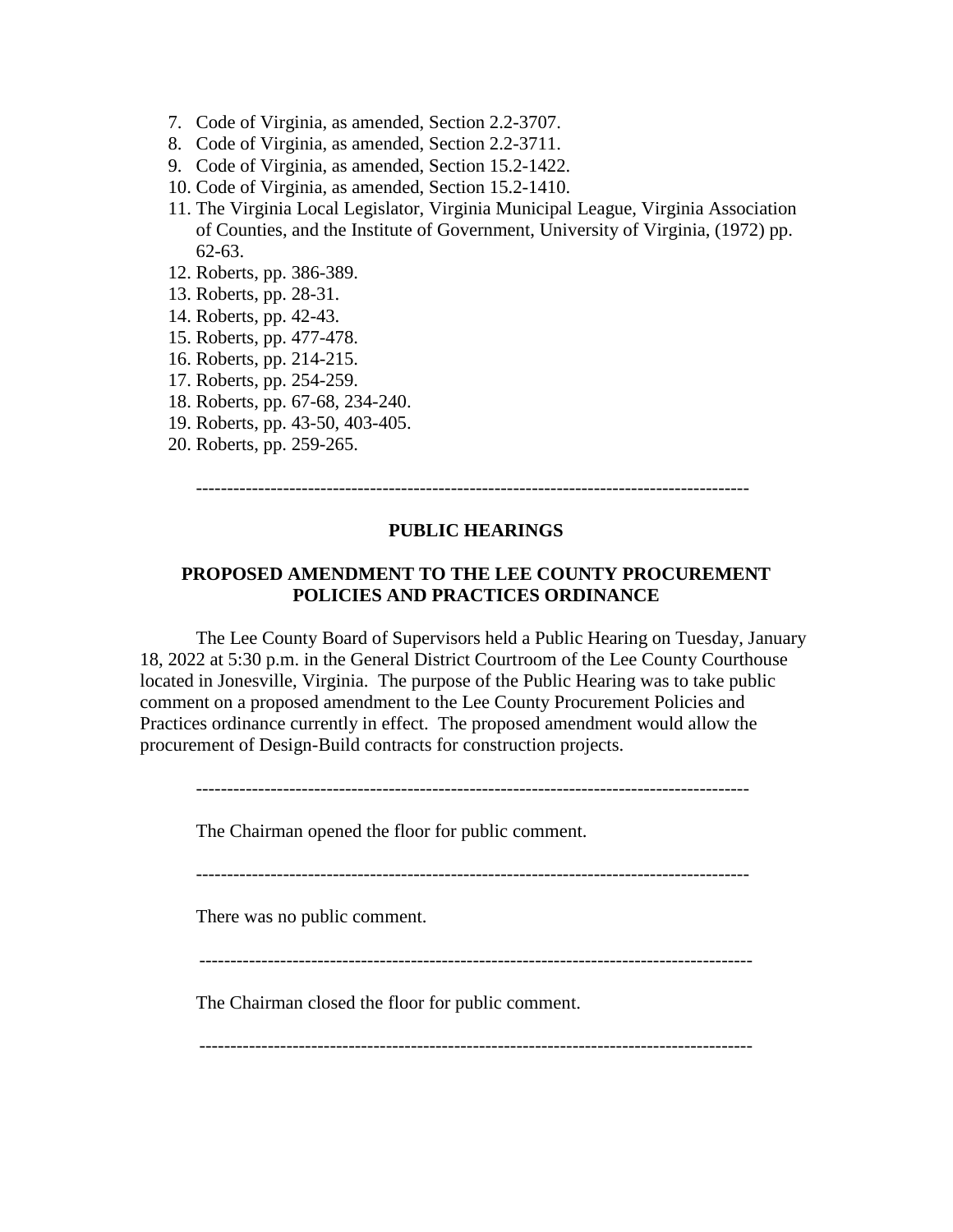It was moved by Mr. Mosley, seconded by Mr. Slemp, to adopt the amendment to the Lee County Procurement Policies and Practices Ordinance. Upon the question being put the vote was as follows.

VOTING AYE: Mr. Kolb, Mr. Leonard, Mr. Mosley, Mr. Slemp, Mr. Smith

-----------------------------------------------------------------------------------------

# **PROPOSED AMENDMENT TO THE LEE COUNTY PROCUREMENT POLICIES AND PRACTICES ORDINANCE January 18, 2022**

The proposed amendment would add the following sections to the Procurement Policies and practices ordinance:

# **Sec. 12-24 Design-build contracts authorized.**

In accordance with the provisions of Chapter 43.1 Construction Management and Design-Build Contracting, being § 2.2-4378 et seq. of the Code of Virginia 1950, as amended, and consistent with the procedures adopted by the Secretary of Administration utilizing Design-Build, the Lee County Board of Supervisors hereby adopts the following procedures for the procurement of Design-Build contracts, as defined in § 2.2-4379, which shall be followed by the County of Lee, Virginia.

# **Sec. 12-24-1 Legislative Authority.**

12-24-1 a. Generally: Section 2.2-4300 et seq. the Virginia Public Procurement Act and Section 2.2- 4378 et seq. Construction Management and Design-Build Contracting, and specifically:

Section 2.2-4301 and 2.2-4379: Definitions of design-build contract and other key terms; Section 2.2-4303(D)(4): Exceptions to competitive sealed bidding;

Section 2.2-4378 Purpose; applicability;

Section 2.2-4382 Design-Build Procedures for local public bodies; and

Section 2.2-4383 Reporting Requirements for all Public Bodies relating to design build contracting

Any reference in these Design-Build Procedures to the Code of Virginia or other relevant Federal, State or local law is incorporated in whole herein by reference as in effect at the time of the Solicitation or Contract as such statutory provisions may be amended or replaced by any statute dealing with the same or similar subject matter.

# **Sec. 12-24-2 General**

A design-build contract is a contract between a public body and another party in which the party contracting with the public body agrees to both design and build the structure,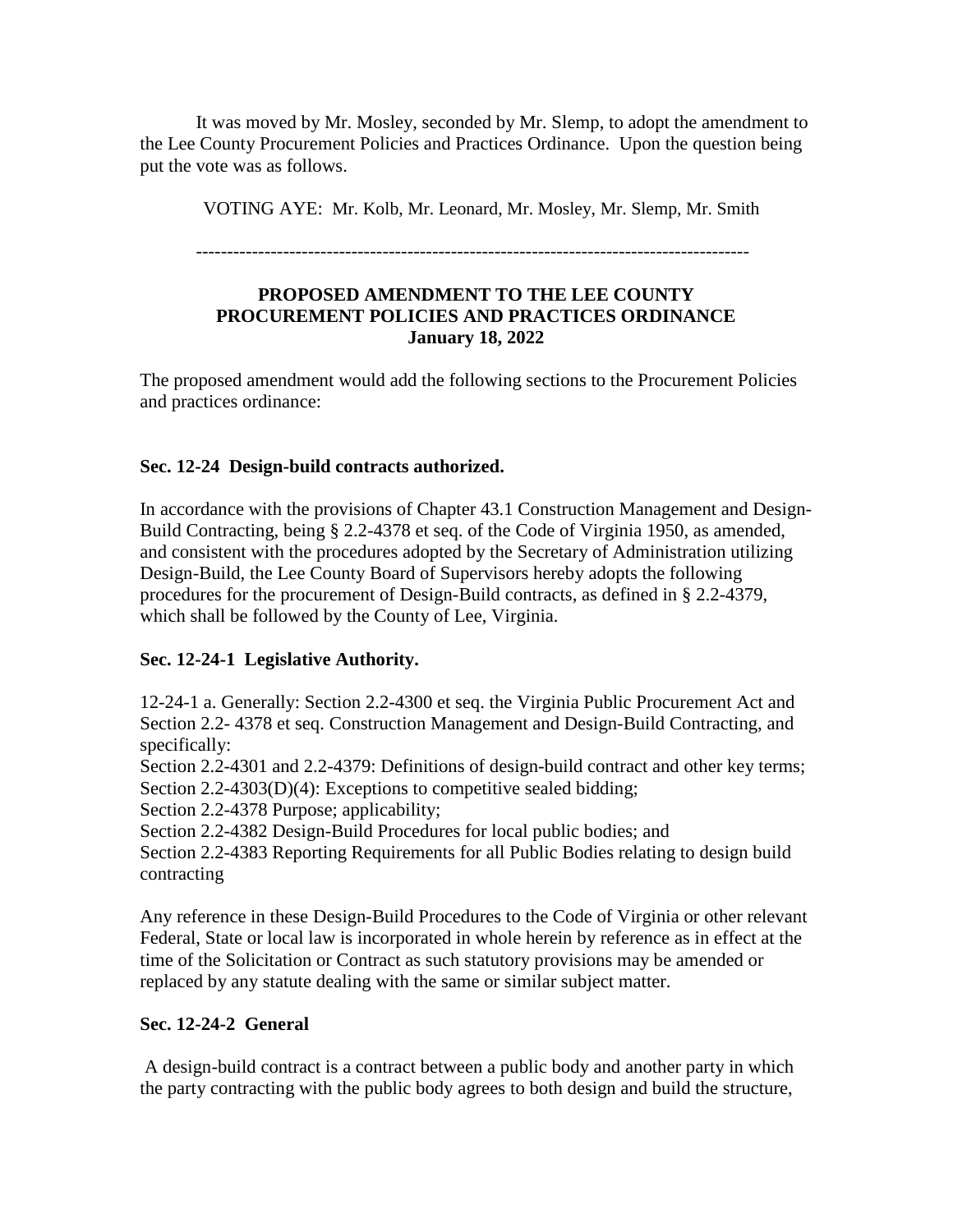roadway or other item specified in the contract. The County may contract to secure Design-Build projects on a fixed price or not-to-exceed price basis in accordance with Virginia Code § 2.2-4382(A), the requirements of that section and the Design-Build Code Requirements, and the procedures adopted by the Virginia Secretary of Administration for utilizing design-build or construction management contracts. The County is authorized to use competitive negotiations to procure Design-Build contracts when it determines in advance, and sets forth in writing, that competitive sealed bidding is not practicable or fiscally advantageous to the public, which writing shall document the basis for this determination.

# **Sec. 12-24-3 Procedure for Approval.**

- a. Prior to making a determination as to the use of design-build or construction management for a specific construction project, the public body shall have in its employ or under contract a licensed architect or engineer with professional competence appropriate to the project who shall advise the public body regarding the use of design-build or construction management for that project and who shall assist the public body with the preparation of the Request for Proposal and the evaluation of such proposals.
- b. Prior to taking any action, the County Board of Supervisors shall approve the use of a Design-Build contract. The approval shall justify and substantiate that Design-Build is more advantageous than a competitive sealed bid construction contract with a general contractor and shall indicate how the County will benefit from using Design-Build. The approval shall also include a written justification that sealed bidding is not practicable and/or fiscally advantageous. These justifications for the use of Design-Build shall be stated in the Request for Proposals.

# **12-24-4. General Procedures**

The Design-Build procurement shall be consistent with the procurement of nonprofessional services through competitive negotiation and shall also require Requests for Proposals to include and define the criteria of such construction project in areas such as site plans; floor plans; exterior elevations; basic building envelope materials; fire protection information plans; structural, mechanical (HVAC), and electrical systems; and special telecommunications; and may define such other requirements as the County determines appropriate for that particular construction project. Design-build construction projects shall include a two-step competitive negotiation process consistent with the standards established by the Division of Engineering and Buildings of the Department of General Services for state agencies. The County shall appoint an Evaluation Committee ("Committee") which shall consist of at least three members from the County, including a licensed design professional, if possible. In addition to the County members, the Committee shall include a licensed professional engineer or architect. The County shall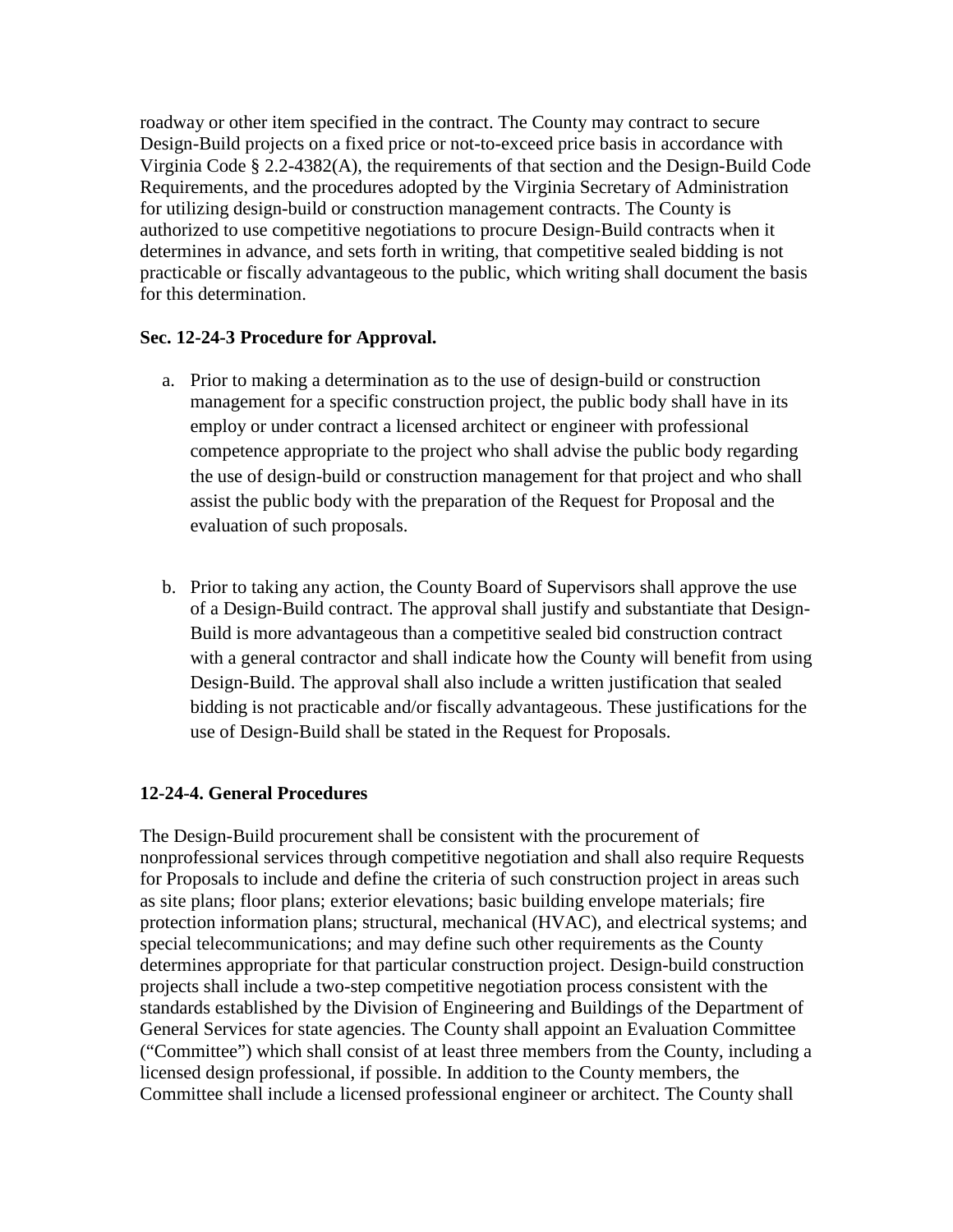contact the County Attorney's Office (CAO) to determine whether a representative from the CAO should be involved.

# **12-24-5. Selection Procedures**

On projects approved for Design-Build, procurement of the contract shall be a two-step competitive negotiation process. The following procedures shall be used in selecting a design build contractor and awarding a contract:

- 1. Selection of Qualified Offerors (STEP I): On projects approved for Design-Build, the County shall conduct a prequalification process as follows to determine which offerors are qualified to receive Request for Proposals (RFPs).
- a. The County shall prepare a Request for Qualifications ("RFQ") containing the County's Facility Requirements, building and site criteria, site and survey data (if available), the criteria to be used to evaluate RFQ Responses and other relevant information, including any unique capabilities or qualifications that will be required of the contractor. All offerors shall have a licensed Class "A" contractor and an Architect or Engineer registered in the Commonwealth of Virginia as part of the Project Team.
- b. The RFQ shall be posted in accordance with the current standards for the posting of public bids in the Virginia Code and in accordance with the latest edition of the Construction and Professional Services Manual. The County shall include in the RFQ if responses may be submitted electronically and/or via paper response.
- c. The Committee shall evaluate each offeror's RFQ responses and any other relevant information and shall determine which offerors are fully qualified and suitable for the project.
- d. The RFQ evaluation shall result in a short list of three to five offerors to receive the RFP. If available, the short list shall include a minimum of one DSBSD- Certified Small Business that meets the minimum requirements for prequalification. An offeror may be denied prequalification only as specified under Virginia Code § 2.2- 4317, but the short list shall also be based upon the RFQ criteria.
- e. The RFQ evaluation process shall evaluate an offeror's experience for a period of ten prior years to determine whether the offeror has constructed, by any method of project delivery, at least three projects similar in program and size.
- f. At least 30 days prior to the date established for the submission of proposals, the County shall advise in writing each offeror which sought prequalification whether that offeror has been prequalified. Prequalified offerors that are not selected for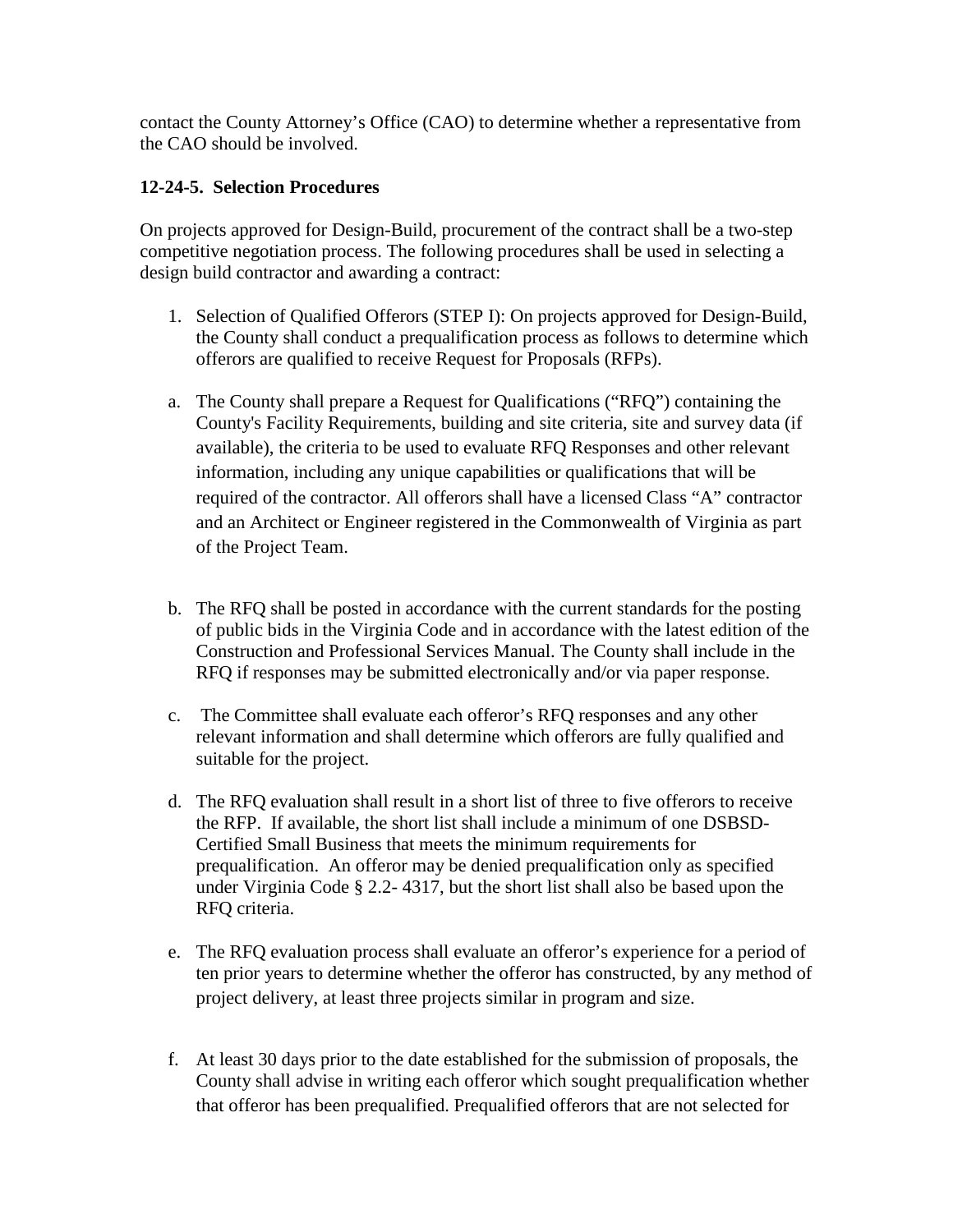the short list shall likewise be provided the reasons for such decision. In the event that an offeror is denied prequalification, the written notification to such offeror shall state the reasons for such denial of prequalification and the factual basis of such reasons.

- 2. Selection of Design Build Contractor (STEP II):
- a. The County shall send an RFP to the design-build offerors on the short list for the project and request formal proposals from them. The criteria for award shall be included in the RFP. The County shall include in the RFP if responses may be submitted electronically and/or via paper response.
- b. Sealed Technical Proposals as described in the RFP shall be submitted to the Committee. Separately-sealed Cost Proposals shall be submitted to the County Administrator, and shall be secured by and kept sealed until evaluation of the Technical Proposals and the design adjustments are completed.
- c. The Committee will evaluate the Technical Proposals based on the criteria contained in the RFP. It will inform each Design-Build offeror of any adjustments necessary to make its Technical Proposal fully comply with the requirements of the RFP. In addition, the County may require that offerors make design adjustments necessary to incorporate project improvements and/or additional detailed information identified by the Committee during design development.
- d. Based on the adjustments made to the Technical Proposals, the offeror may amend its Cost Proposal. In addition, an offeror may submit cost modifications to its original sealed Cost Proposal which are not based upon revisions to the Technical Proposals.
- e. The Committee shall evaluate (and rank if technical rankings are to be considered as a criteria for award) the technical proposals. Should the County determine in writing and in its sole discretion that only one offeror is fully qualified, or that one offeror is clearly more highly qualified than the others under consideration, a contract may be negotiated and awarded to that offeror after approval of the Board of Supervisors. Otherwise, the County shall open the cost proposals and apply the criteria for award as specified in the RFP and approved by the Board of Supervisors.
- f. The Committee shall make its recommendation for the selection of a design build contractor to the County head based on its evaluations of the technical and cost proposals and all amendments thereto. The contract shall be awarded to the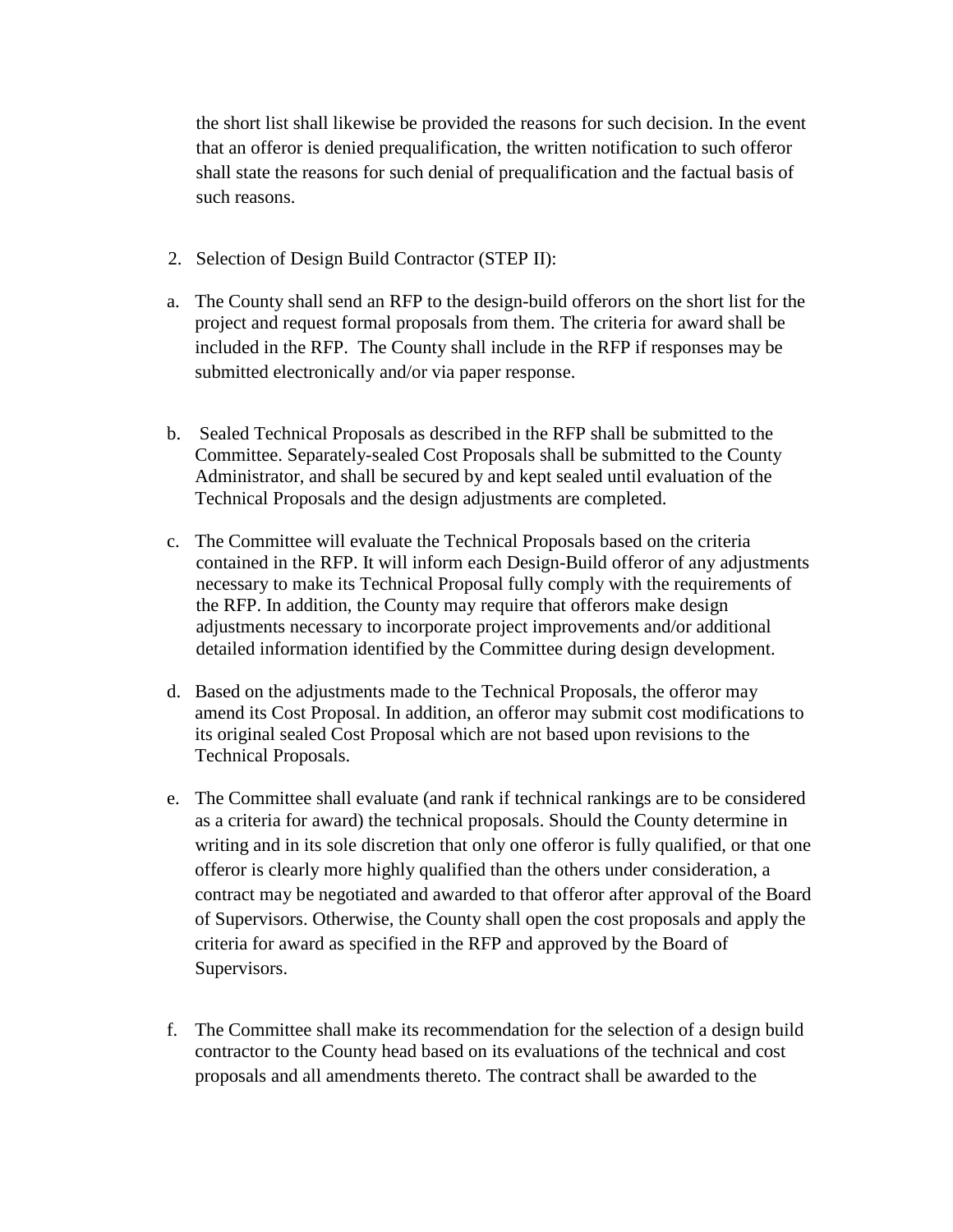offeror who is fully qualified and has been determined to have provided the best value in response to the Request for Proposal.

- g. The County shall notify the Board of Supervisors and the County's Purchasing Agent of its selection of the Design build contractor and shall request authority to award a contract by processing the notice of award and providing supporting documents, to the purchasing division.
- h. The County will notify all offerors who submitted proposals which offeror was selected for the project. In the alternative, the County may notify all offerors who submitted proposals of the County's intent to award the contract to a particular offeror at any time after the County head has selected the Design-Build contractor. When the terms and conditions of multiple awards are so provided in the RFP, awards may be made to more than one offeror.
- i. Upon request, documentation of the process used for the final selection shall be made available to the unsuccessful proposers.

# **Sec. 12-24-7. Basis of Award**

The basis of the award of the contract shall be in accordance with applicable law including without limitation the Design-Build Code Requirements and the criteria for the award shall be submitted to the County Administrator, in advance, for approval. It is noted that cost is a critical component of the selection process. Guidance on methods for award can be found in the Construction and Professional Services Manual.

-----------------------------------------------------------------------------------------

# **DEPARTMENTAL REPORTS**

Written departmental reports for Building Inspections, E-911, Extension Office and the Works Program were included in the packet.

-----------------------------------------------------------------------------------------

# **CONSTITUTIONAL OFFICERS**

# **TREASURER'S REPORT**

The Treasurer's Report for the month of January 2022 was submitted as follows:

Revenues \$ 7,600,660.33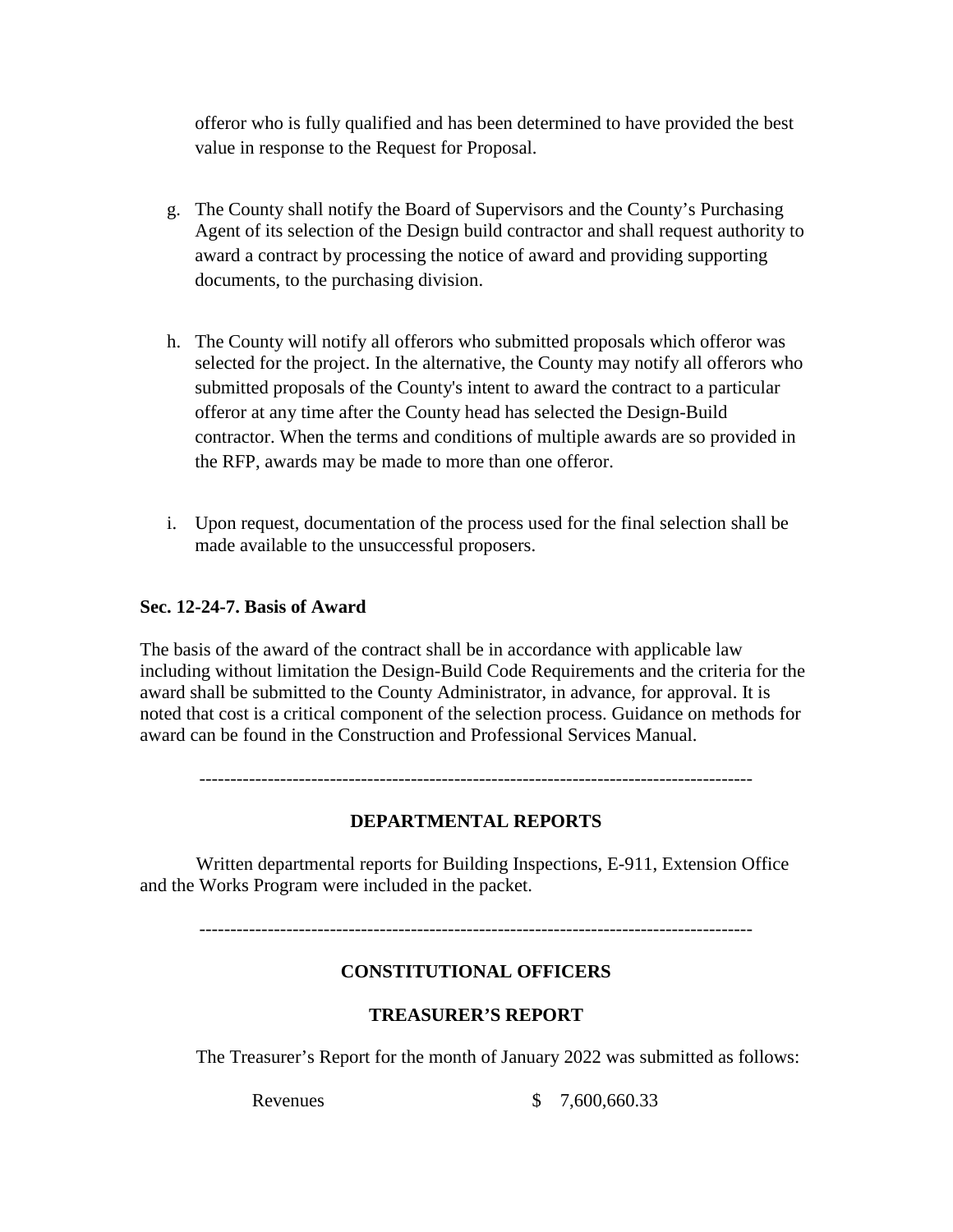| Expenditures                        | \$6,939,702.64  |
|-------------------------------------|-----------------|
| General Fund                        | \$13,459,881.56 |
| <b>Total Assets and Liabilities</b> | \$18,467,438.44 |

-----------------------------------------------------------------------------------------

### **PUBLIC EXPRESSION**

The Chairman opened the floor for public comment and advised that each speaker would be limited to a three-minute time-period for individuals, and five-minute timeperiod for a group.

-----------------------------------------------------------------------------------------

There was no public comment.

-----------------------------------------------------------------------------------------

The Chairman closed the floor for public comment.

-----------------------------------------------------------------------------------------

#### **APPROVAL OF MINUTES**

It was moved by Mr. Kolb, seconded by Mr. Mosley, to approve the minutes of the December 14, 2021 Recessed Meeting and December 21, 2021 Regular Meeting. Upon the question being put the vote was as follows.

VOTING AYE: Mr. Kolb, Mr. Leonard, Mr. Mosley, Mr. Slemp, Mr. Smith

-----------------------------------------------------------------------------------------

#### **APPROVAL OF REFUNDS**

It was moved by Mr. Mosley, seconded by Mr. Smith, to approve a refund to Ally Financial in the amount of \$823.91. Upon the question being put the vote was as follows.

VOTING AYE: Mr. Kolb, Mr. Leonard, Mr. Mosley, Mr. Slemp, Mr. Smith

-----------------------------------------------------------------------------------------

### **PAYROLL**

The County Administrator reports that payroll warrants have been issued.

-------------------------------------------------------------------------------------------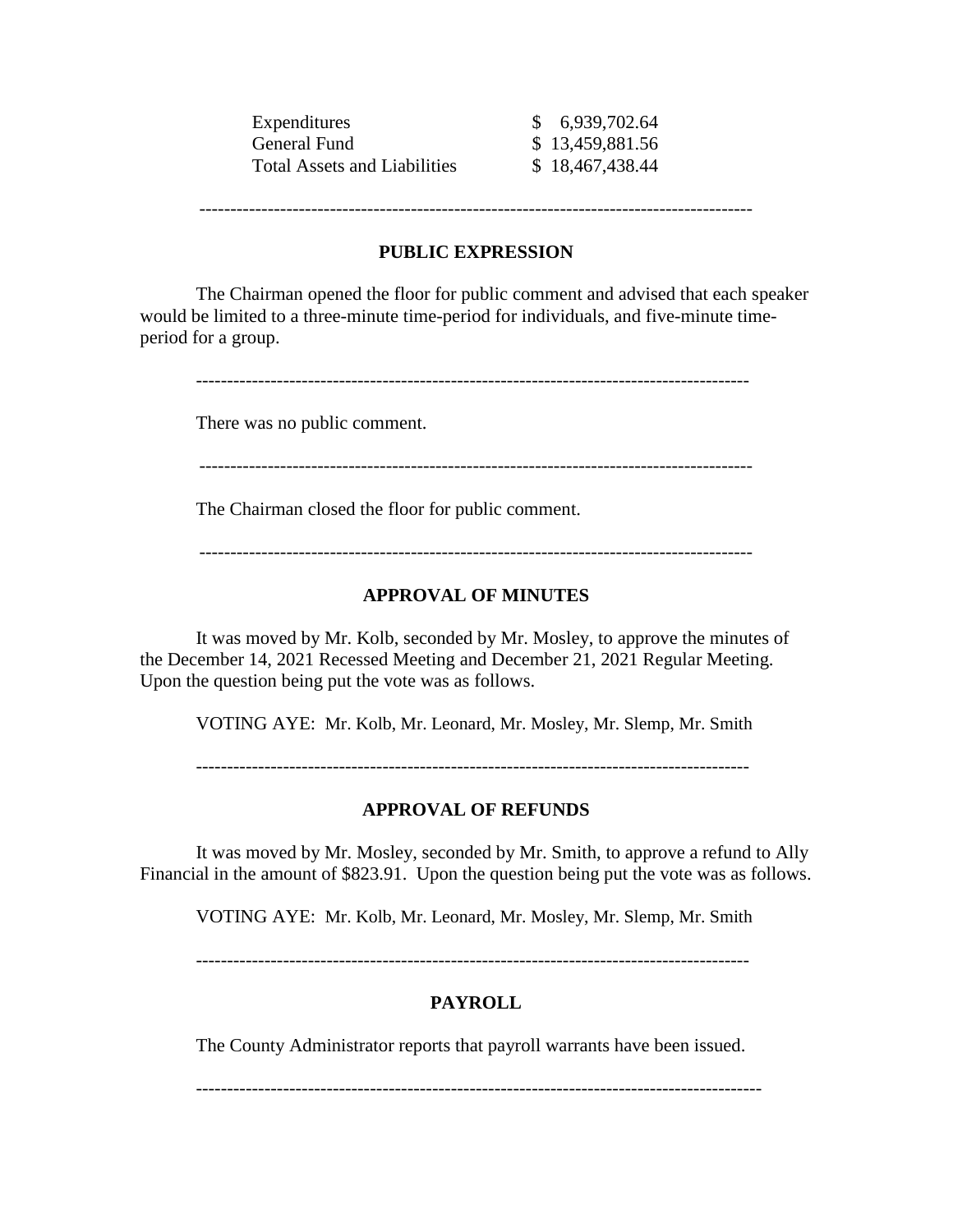#### **APPROVAL OF DISBURSEMENTS**

It was moved by Mr. Smith, seconded by Mr. Mosley, to approve the disbursements for the month of January, in the amount of \$221,119.91. Upon the question being put the vote was as follows.

VOTING AYE: Mr. Leonard, Mr. Mosley, Mr. Slemp, Mr. Smith

VOTING NO: Mr. Kolb

-------------------------------------------------------------------------------------------

#### **FINANCE**

### **SUPPLEMENTAL APPROPRIATIONS**

#### **SHERIFF DEPARTMENT**

It was moved by Mr. Mosley, seconded by Mr. Smith, to approve the following Supplemental Appropriation in the amount of \$5,000.00. Upon the question being put the vote was as follows.

| Revenue Source:  |                         |            |
|------------------|-------------------------|------------|
| 3-001-23020-0025 | Senior Wellness Program | \$5,000.00 |
| Expense:         |                         |            |
| 4-001-31200-3155 | Senior Wellness Program | \$5,000.00 |

VOTING AYE: Mr. Kolb, Mr. Leonard, Mr. Mosley, Mr. Slemp, Mr. Smith

-----------------------------------------------------------------------------------------

### **SHERIFF DEPARTMENT**

It was moved by Mr. Mosley, seconded by Mr. Smith, to approve the following Supplemental Appropriation in the amount of \$1,883.00. Upon the question being put the vote was as follows.

| Revenue Source:<br>3-001-23020-0009 | <b>Sheriff Miscellaneous Grants</b> | \$1,883.00 |
|-------------------------------------|-------------------------------------|------------|
| Expense:<br>4-001-31200-3145        | <b>Sheriff Miscellaneous Grants</b> | \$1,883.00 |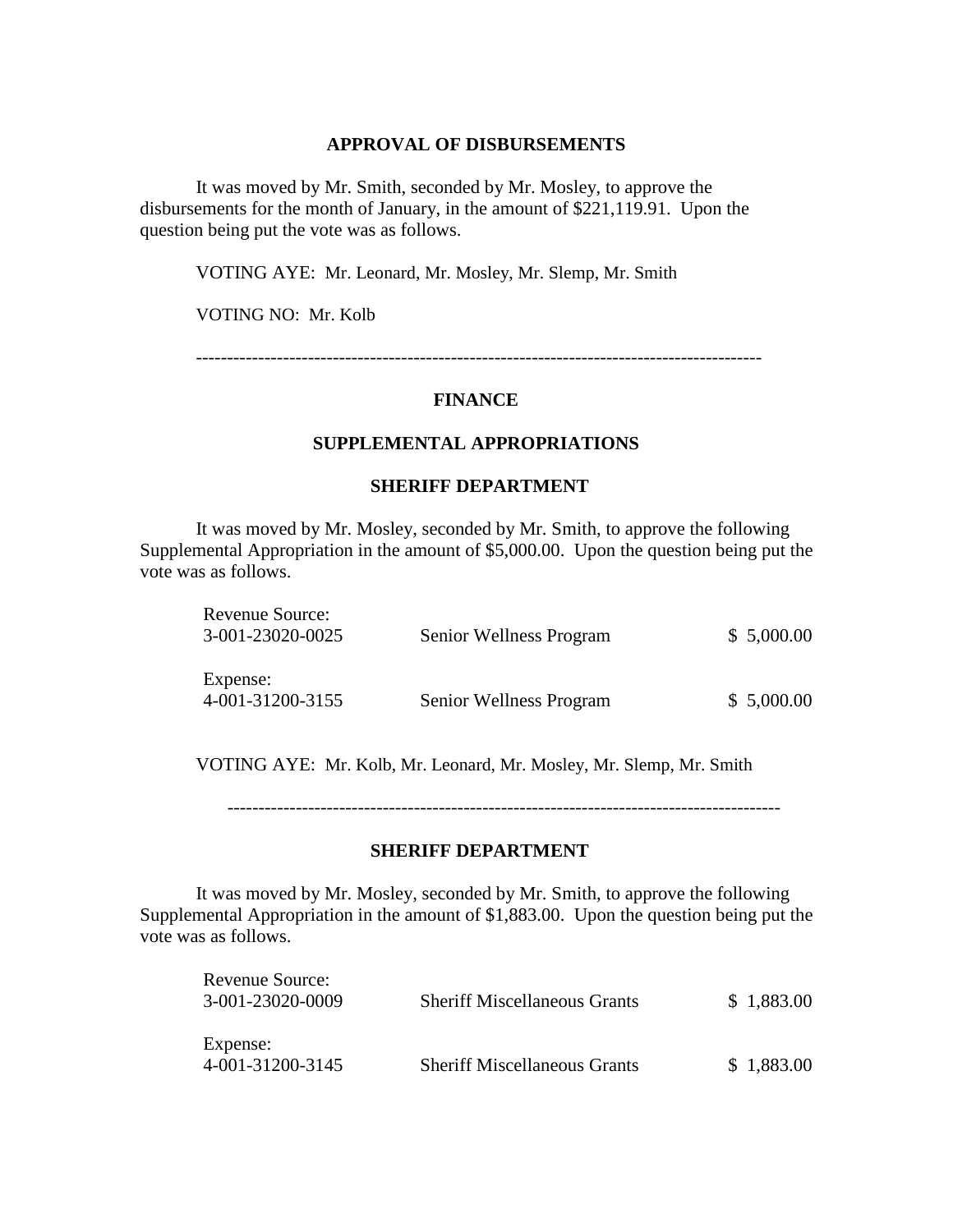VOTING AYE: Mr. Kolb, Mr. Leonard, Mr. Mosley, Mr. Slemp, Mr. Smith

-----------------------------------------------------------------------------------------

### **SHERIFF DEPARTMENT**

It was moved by Mr. Mosley, seconded by Mr. Smith, to approve the following Supplemental Appropriation in the amount of \$24,052.00. Upon the question being put the vote was as follows.

| Revenue Source:<br>3-001-23020-0009 | <b>Sheriff Miscellaneous Grants</b> | \$24,052.00 |
|-------------------------------------|-------------------------------------|-------------|
| Expense:<br>4-001-31200-5875        | <b>DCJS-Taser Grant</b>             | \$24,052.00 |

VOTING AYE: Mr. Kolb, Mr. Leonard, Mr. Mosley, Mr. Slemp, Mr. Smith

-----------------------------------------------------------------------------------------

# **SHERIFF DEPARTMENT**

It was moved by Mr. Mosley, seconded by Mr. Smith, to approve the following Supplemental Appropriation in the amount of \$1,185.00. Upon the question being put the vote was as follows.

| Revenue Source:  |                                  |            |
|------------------|----------------------------------|------------|
| 3-001-23020-0026 | LOLE-Law Enforcement Block Grant | \$1.185.00 |
| Expense:         |                                  |            |
| 4-001-31200-5865 | Law Enforcement Block Grant      | \$1,185.00 |

VOTING AYE: Mr. Kolb, Mr. Leonard, Mr. Mosley, Mr. Slemp, Mr. Smith

-----------------------------------------------------------------------------------------

# **FINES AND FORFEITURES**

It was moved by Mr. Mosley, seconded by Mr. Smith, to approve the following Supplemental Appropriation in the amount of \$3,950.15. Upon the question being put the vote was as follows.

| <b>Revenue Source:</b> |                                  |            |
|------------------------|----------------------------------|------------|
| 3-007-14010-0004       | <b>State Forfeiture Proceeds</b> | \$3,950.15 |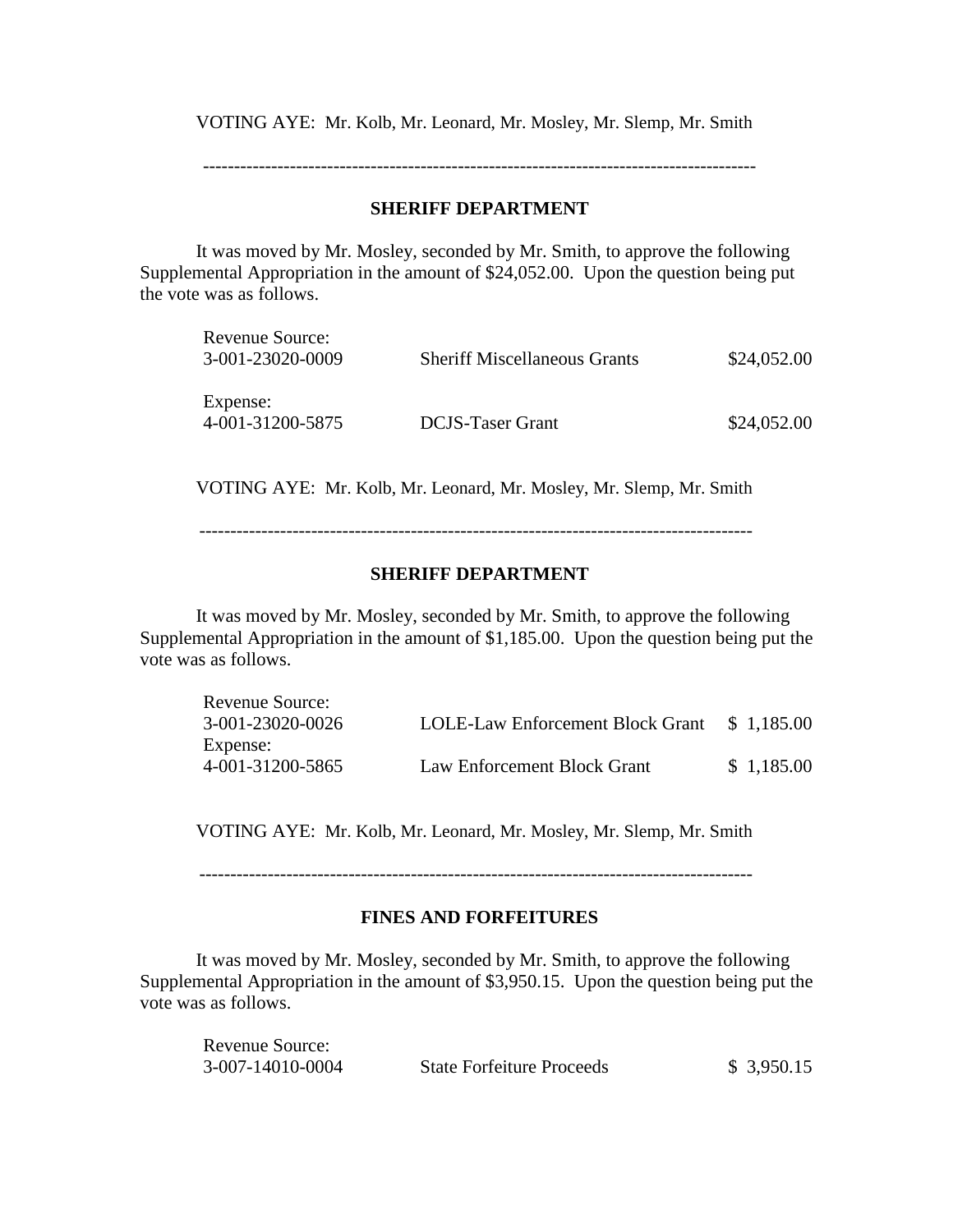Expense:

VOTING AYE: Mr. Kolb, Mr. Leonard, Mr. Mosley, Mr. Slemp, Mr. Smith

-----------------------------------------------------------------------------------------

# **FINES AND FORFEITURES**

It was moved by Mr. Mosley, seconded by Mr. Smith, to approve the following Supplemental Appropriation in the amount of \$470.48. Upon the question being put the vote was as follows.

| Revenue Source:<br>3-007-14010-0015 | <b>CWA State Asset Forfeiture</b>    | SS. | 470.48 |
|-------------------------------------|--------------------------------------|-----|--------|
| Expense:<br>4-007-94300-5850        | <b>CWA State Forfeiture Proceeds</b> |     | 470.48 |

VOTING AYE: Mr. Kolb, Mr. Leonard, Mr. Mosley, Mr. Slemp, Mr. Smith

-----------------------------------------------------------------------------------------

### **QUARTERLY APPROPRIATIONS**

It was moved by Mr. Mosley, seconded by Mr. Kolb, to approve Resolution 22- 001. Upon the question being put the vote was as follows.

VOTING AYE: Mr. Kolb, Mr. Leonard, Mr. Mosley, Mr. Slemp, Mr. Smith

-----------------------------------------------------------------------------------------

### **LEE COUNTY BOARD OF SUPERVISORS APPROPRIATIONS RESOLUTION FISCAL YEAR ENDING JUNE 30, 2022 22-001**

**WHEREAS,** the Lee County Board of Supervisors has approved the Headstart Budget, Lee County Public School Budget and Virginia Public Assistance Budget for FY2021-22; and

**WHEREAS,** it is now necessary to appropriate sufficient funds for the contemplated expenditures as they are contained in the Headstart, Lee County Public School and Virginia Public Assistance Budgets;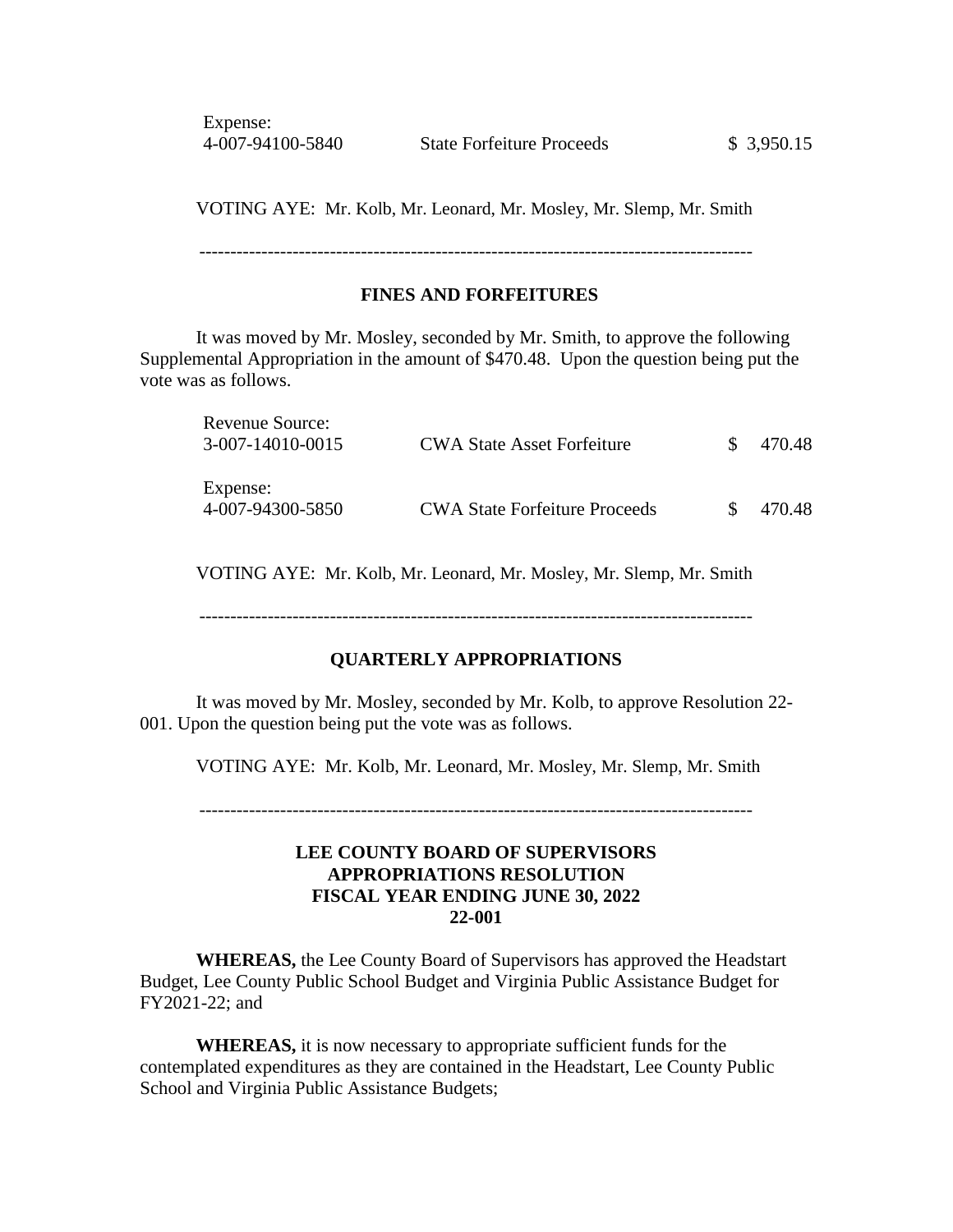**NOW, THEREFORE, BE IT RESOLVED,** that the following activities, 25% of the amount shown is appropriated for a 3-month period ending March 31, 2022

### **HEADSTART**

| <b>Federal Funds</b>                               | 1,553,635                 |
|----------------------------------------------------|---------------------------|
| TOTAL HEADSTART                                    | \$<br>1,553,635           |
| <b>VIRGINIA PUBLIC ASSISTANCE</b>                  |                           |
| Federal/State Funds<br>Local Funds                 | \$9,275,139<br>1,426,036  |
| TOTAL VIRGINIA PUBLIC ASSISTANCE                   | \$10,701,175              |
| <b>LEE COUNTY PUBLIC SCHOOLS</b>                   |                           |
| Federal, State & Other Funds<br><b>Local Funds</b> | \$41,163,965<br>4,975,422 |
| TOTAL LEE COUNTY PUBLIC SCHOOLS                    | \$46,139,387              |

1. The Lee County Treasurer is hereby authorized and directed to transfer sums as needed to meet expenses already incurred. The transfer will be from the General Fund to the Headstart, Public School and Virginia Public Assistance funds and will not exceed the foregoing one and three months appropriations.

The Lee County Treasurer is also directed to revert all unexpended balances of the Headstart, Public School and Virginia Public Assistance Funds to the General Fund as of the beginning and ending of Fiscal Year 2021-2022.

#### **TOTAL FY 2021-22 BUDGET \$74,581,344**

#### **OLD BUSINESS**

#### **BRIGHTMINDS INVOICE**

It was moved by Mr. Kolb, seconded by Mr. Mosley, to take this matter into closed session. Upon the question being put the vote was as follows.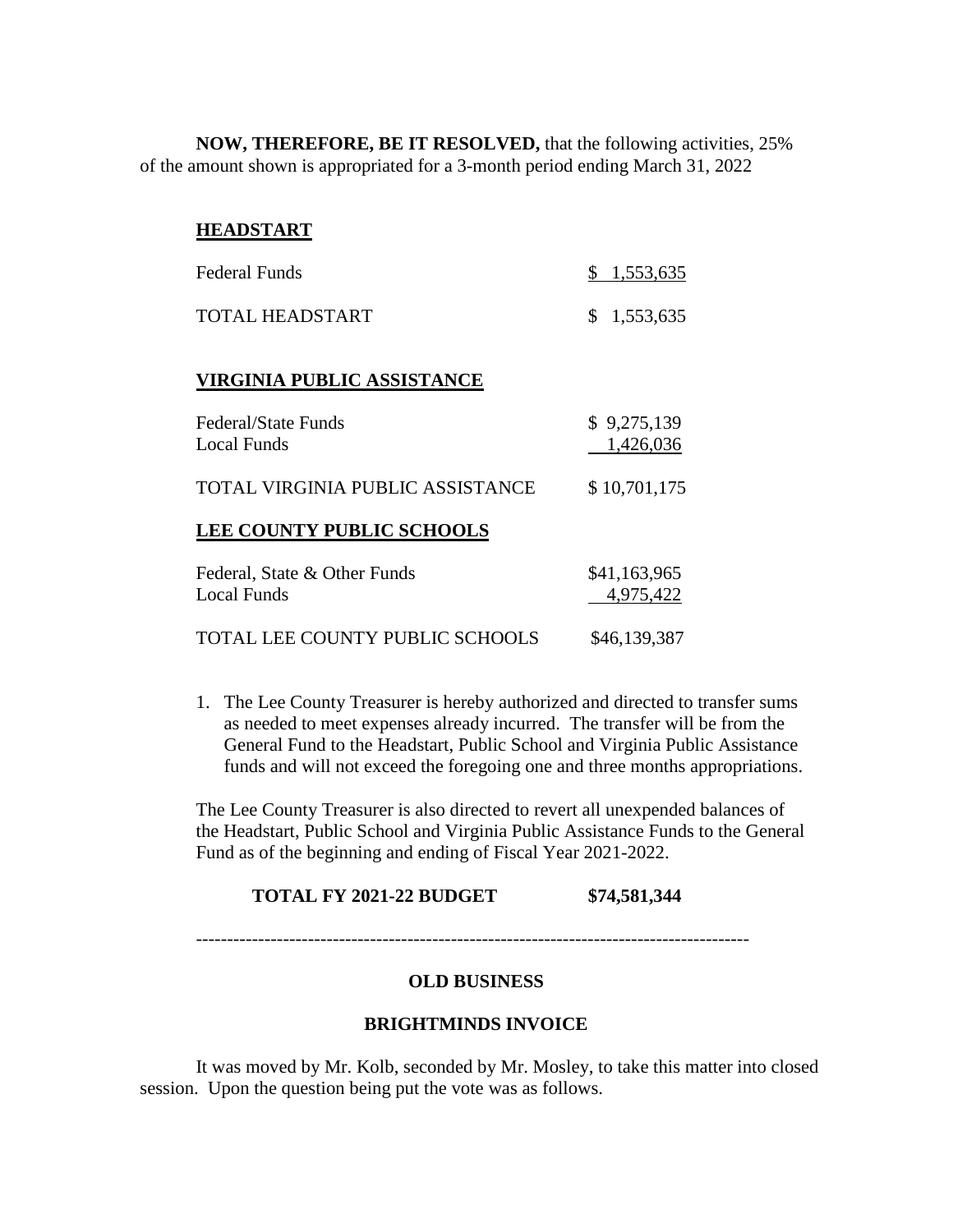VOTING AYE: Mr. Kolb, Mr. Leonard, Mr. Mosley, Mr. Slemp, Mr. Smith

-----------------------------------------------------------------------------------------

# **PARKING LOT CONSTRUCTION**

Mr. Kolb asked why this item was still on the agenda.

-----------------------------------------------------------------------------------------

Mr. Poe stated that this has been needed to be done for five years, and with the adoption of the Design-Build procurement method the Board may wish to proceed.

-----------------------------------------------------------------------------------------

Mr. Kolb asked if the County would still have to go through Thompson and Litton.

-----------------------------------------------------------------------------------------

Mr. Poe stated there has to be a licensed engineer or architect employed or under contract to oversee the project.

-----------------------------------------------------------------------------------------

Mr. Kolb asked who would need to give the engineer direction.

-----------------------------------------------------------------------------------------

Mr. Poe stated that the first step would be to get an engineer under contact, and have them advise the Board on the Design Build process.

-----------------------------------------------------------------------------------------

It was moved by Mr. Kolb, seconded by Mr. Mosley, to have Thompson and Litton give the County a quote on overseeing this project. Upon the question being put the vote was as follows.

VOTING AYE: Mr. Kolb, Mr. Leonard, Mr. Mosley, Mr. Slemp, Mr. Smith

-----------------------------------------------------------------------------------------

# **NEW BUSINESS**

# **BOARD APPOINTMENTS**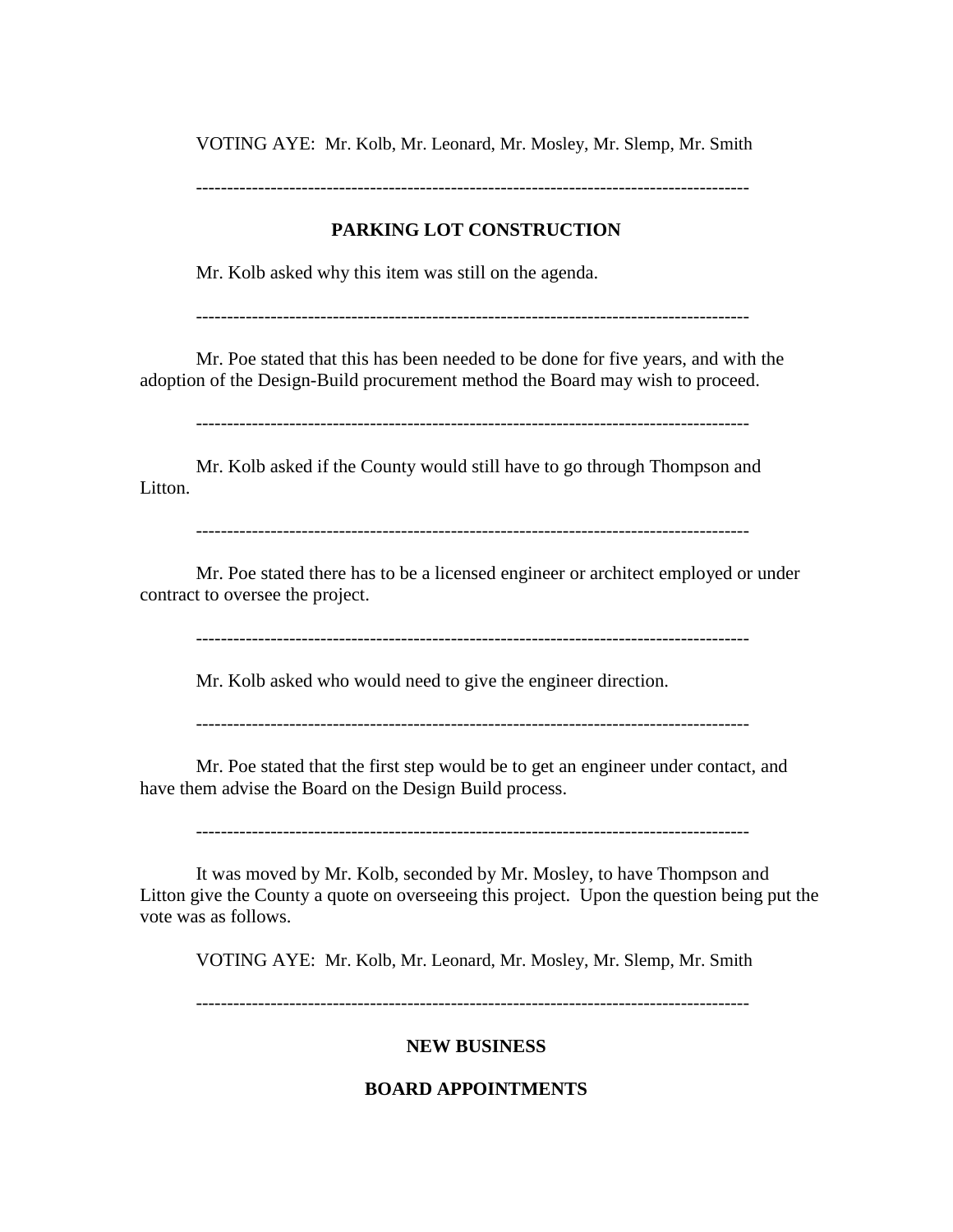### **LONESOME PINE OFFICE ON YOUTH**

It was moved by Mr. Kolb, seconded by Mr. Mosley, to appoint Melissa Rogers to a four-year term on the Lonesome Pine Office on Youth. Ms. Rogers' term will expire September 30, 2025. Upon the question being put the vote was as follows.

VOTING AYE: Mr. Kolb, Mr. Leonard, Mr. Mosley, Mr. Slemp, Mr. Smith

-----------------------------------------------------------------------------------------

# **LONESOME PINE OFFICE ON YOUTH**

It was moved by Mr. Mosley, seconded by Mr. Kolb, to table this appointment. Upon the question being put the vote was as follows.

VOTING AYE: Mr. Kolb, Mr. Leonard, Mr. Mosley, Mr. Slemp, Mr. Smith

-----------------------------------------------------------------------------------------

# **SOUTHWEST VIRGINIA EMERGENCY MEDICAL SERVICES**

It was moved by Mr. Smith, seconded by Mr. Mosley, to re-appoint Freda Ayers to a one-year term on the Southwest Virginia Emergency Medical Services Board. Ms. Ayers' term will expire December 31, 2022. Upon the question being put the vote was as follows.

VOTING AYE: Mr. Kolb, Mr. Leonard, Mr. Mosley, Mr. Slemp, Mr. Smith

-----------------------------------------------------------------------------------------

# **UPPER TENNESSEE RIVER ROUNDTABLE**

It was moved by Mr. Kolb, seconded by Mr. Mosley, to re-appoint Jolene Lambert to a two-year term on the Upper Tennessee River Roundtable and to re-appoint Phil Hensley as alternate. Ms. Lambert and Mr. Hensley's terms will expire December 31, 2023. Upon the question being put the vote was as follows.

VOTING AYE: Mr. Kolb, Mr. Leonard, Mr. Mosley, Mr. Slemp, Mr. Smith

-----------------------------------------------------------------------------------------

# **WOODWAY WATER AUTHORITY**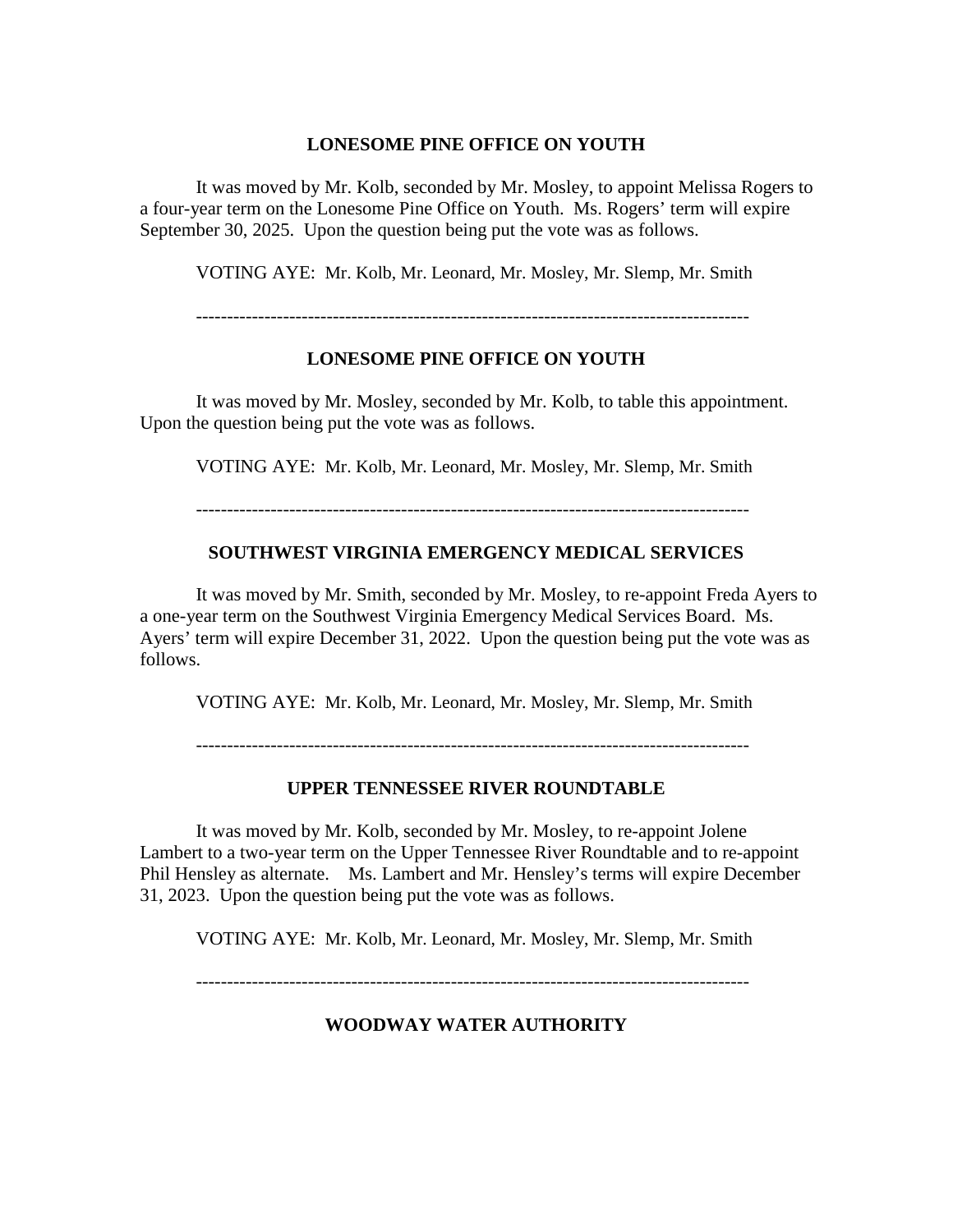It was moved by Mr. Mosley, seconded by Mr. Smith, to appoint Chad Allen to an un-expired term on the Woodway Water Authority. Mr. Allen's term will expire September 30, 2023. Upon the question being put the vote was as follows.

VOTING AYE: Mr. Kolb, Mr. Leonard, Mr. Mosley, Mr. Slemp, Mr. Smith

-----------------------------------------------------------------------------------------

# **RESOLUTION AND AMENDED AGREEMENT FOR CITY OF BRISTOL'S ADMITTANCE TO THE SOUTHWEST VIRGINIA REGIONAL JAIL**

Mr. Poe presented the Board with a Resolution approving the joinder of the City of Bristol, Virginia to the Southwest Virginia Regional Jail Authority. The City of Bristol has agreed to the following terms and conditions to effect this joinder:

- 1. City of Bristol will pay for all legal/financial fees needed to facilitate the agreement.
- 2. City of Bristol will purchase two vans to transport inmates between Bristol and the Abingdon facility.
- 3. The Authority will interview, with the intention of hiring, Bristol's current jail employees that do not stay with the Sheriff's Department. All employee hire dates will be transferred for leave accrual basis along with 12 weeks or less of previously accrued sick leave time. One week previously accrued PTO/Vacation will be transferred. If there is a reason a specific individual cannot be hired by the Authority, the City of Bristol will be notified.
- 4. Debt Services: The City of Bristol will be billed based upon their actual inmate count or the minimum of 200, whichever is higher.
- 5. Cit of Bristol will pay a premium of \$2.75 per inmate, per day, on a guaranteed 200 inmates for 10 years. The annual premium amount of \$22,750.00 will be paid directly to the other member localities at year end with the annual reconciliation. Payment to the localities will be based upon each locality's actual inmate count.

Mr. Poe also gave the Board a copy of the Consolidated Amendment and Consent Agreement for this transaction.

-----------------------------------------------------------------------------------------

Mr. Mosley asked if the daily premium of \$2.75 was in addition to the daily rate.

-----------------------------------------------------------------------------------------

Mr. Poe stated that it is in addition to the daily rate.

-----------------------------------------------------------------------------------------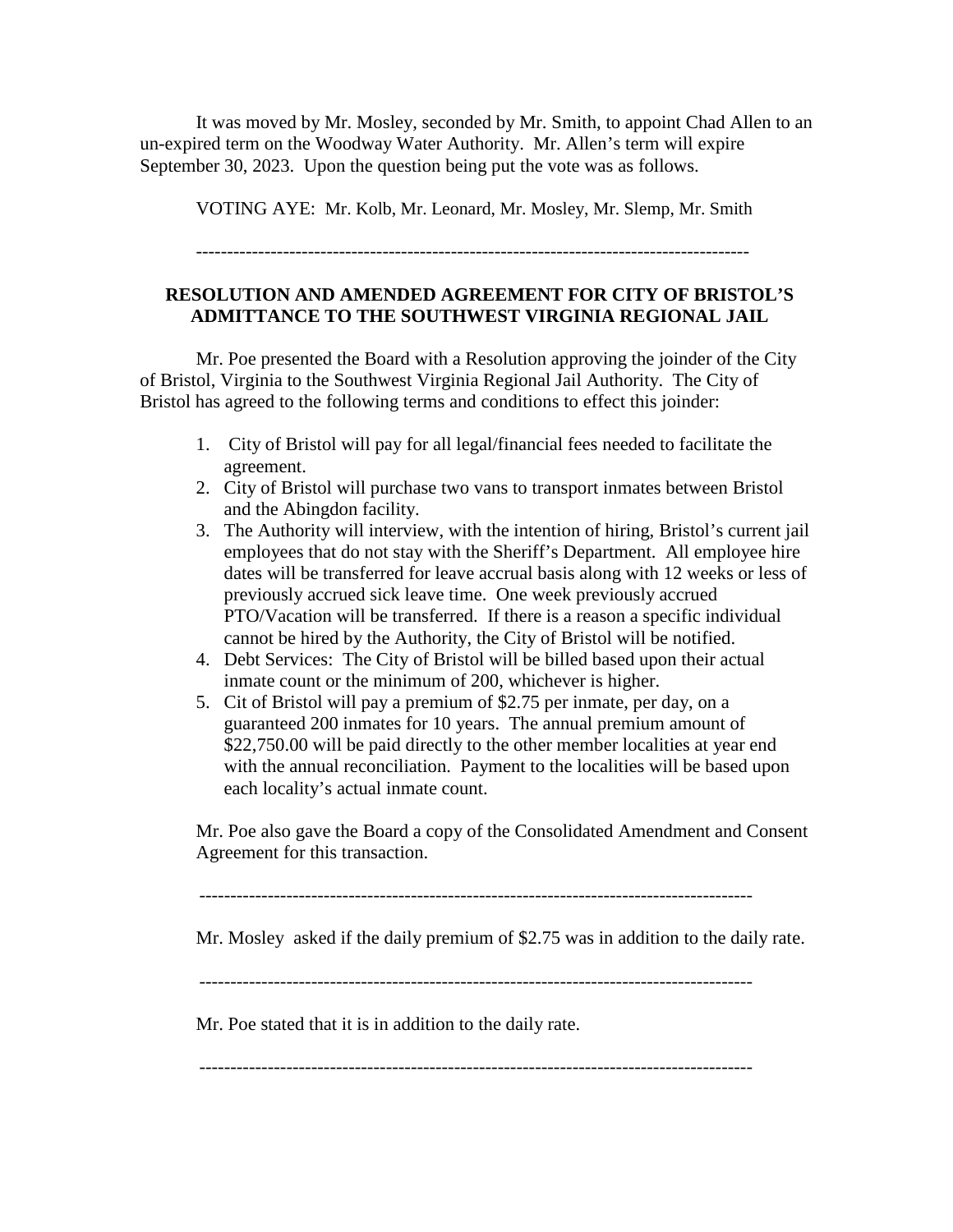Mr. Kolb stated that he had been approached by someone from the ministry, and they have been not allowed in the jail for some time, and the jail only allows a limited number of inmates out a couple days a week to pick up trash. He would like for the ministries to be able to get back into the jail and for the inmates to be allowed out four or five days a week.

-----------------------------------------------------------------------------------------

Mr. Poe stated that covid cases are on a rapid increase and he feels that could have an impact on the jail allowing people in and out.

-----------------------------------------------------------------------------------------

It was moved by Mr. Kolb, seconded by Mr. Smith, for Mr. Poe to draft a letter to the Regional Jail regarding inmates being allowed out more days a week and for the ministries to be allowed into the jail. Upon the question being put the vote was as follows.

VOTING AYE: Mr. Kolb, Mr. Leonard, Mr. Mosley, Mr. Slemp, Mr. Smith

-----------------------------------------------------------------------------------------

It was moved by Mr. Mosley, seconded by Mr. Kolb, to adopt Resolution 22-002 and to approve the Consolidated Amendment and Consent Agreement for the City of Bristol to join the Southwest Virginia Regional Jail Authority. Upon the question being put the vote was as follows.

VOTING AYE: Mr. Kolb, Mr. Leonard, Mr. Mosley, Mr. Slemp, Mr. Smith

-----------------------------------------------------------------------------------------

### **RESOLUTION OF LEE COUNTY, VIRGINIA APPROVING THE JOINDER OF CITY OF BRISTOL, VIRGINIA AS MEMBER OF THE SOUTHWEST VIRGINIA REGIONAL JAIL AUTHORITY 22-002**

WHEREAS, the Southwest Virginia Regional Jail Authority (the "Authority") is a public instrumentality of the Commonwealth of Virginia created pursuant to Article 3.1, Chapter 3, Title 53.1, Code of Virginia of 1950, as amended (the "Act") by resolutions duly adopted by the governing bodies of the Counties of Buchanan, Dickenson, Lee, Russell, Scott, Smyth, Tazewell, Washington and Wise and the City of Norton (collectively, the "Member Jurisdictions") for the purpose of developing regional jail facilities (collectively, the "Regional Jail") to be operated on behalf of the Member Jurisdictions by the Authority; and,

WHEREAS, the Authority and the Member Jurisdictions have entered into a Southwest Virginia Regional Jail Authority Service Agreement, dated February 1, 2003, which was amended to include Tazewell County, Virginia by an Amended Service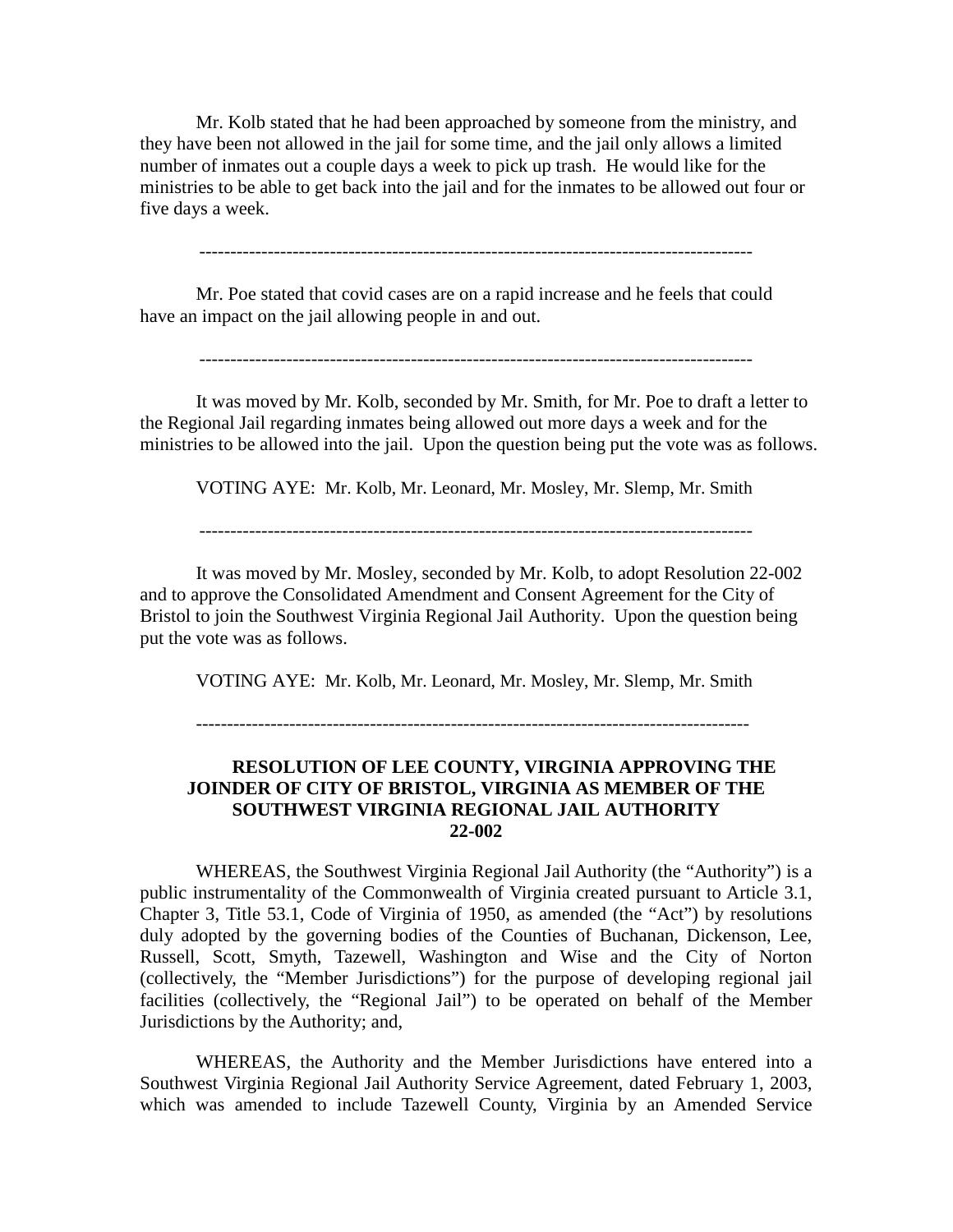Agreement, dated as of July 1, 2005 (together, the "Service Agreement"), pursuant to which the Authority constructed the Regional Jail and obtained financing therefor; and,

WHEREAS, the Authority has issued and sold to the Virginia Resources Authority ("VRA"), a public body corporate and political subdivision of the Commonwealth of Virginia, its \$65,955,000 Jail Facilities Revenue and Refunding Bond, Series 2013, as amended by an Allonge in connection with the 2020 Bond as described below (the "2013 Bond"), the proceeds of which, together with other available funds, were used to finance and refinance the construction of the Regional Jail; and,

WHEREAS, VRA purchased the 2013 Bond from a portion of the proceeds of its Series 2013A VRA Bonds pursuant to a Local Bond Sale and Financing Agreement dated as of April 4, 2013, between VRA and the Authority, as amended (the "2013 Local Bond Sale and Financing Agreement"); and,

WHEREAS, the Authority has also issued and sold to VRA its \$37,880,000 Regional Jail Facility Revenue and Refunding Bond, Series 2020 (the "2020 Bond"), the proceeds of which, together with other available funds, were used to refund a portion of the 2013 Bond; and,

WHEREAS, VRA purchased the 2020 Bond from a portion of the proceeds of its Series 2020A VRA Bonds in accordance with the terms of a Local Bond Sale and Financing Agreement dated as of April 14, 2020, between VRA and the Authority (the"2020 Local Bond Sale and Financing Agreement"); and,

WHEREAS, VRA's purchase of the 2013 Bond and the 2020 Bond were also conditioned upon each of the Member Jurisdictions undertaking non-binding obligations to appropriate from time-to-time moneys to the Authority in connection with payments due on the 2013 Bond and the 2020 Bond if needed; and,

WHEREAS, the County of Lee (the "County") entered into such a non-binding obligation to appropriate funds in connection with the 2013 Bond and the 2020 Bond in its Amended and Restated Support Agreement dated as of June 1, 2020 (the "Local Support Agreement") between the County, the Authority and VRA pursuant to the contribution formula provided in the Service Agreement; and

WHEREAS, the City Council (the "City Council") of the City of Bristol, Virginia ("Bristol") has determined that the most cost-effective method to finance its jail facility needs is to join the Authority as a member jurisdiction and access the Regional Jail as a full member and has requested the same of the Authority; and,

WHEREAS, pursuant to the Service Agreement, consent from each of the existing Member Jurisdictions is required for the joinder of a new member and any related amendment to the Service Agreement in connection therewith and, pursuant to the 2013 Local Bond Sale and Financing Agreement and 2020 Local Bond Sale and Financing Agreement, written consent from VRA is required for the same; and,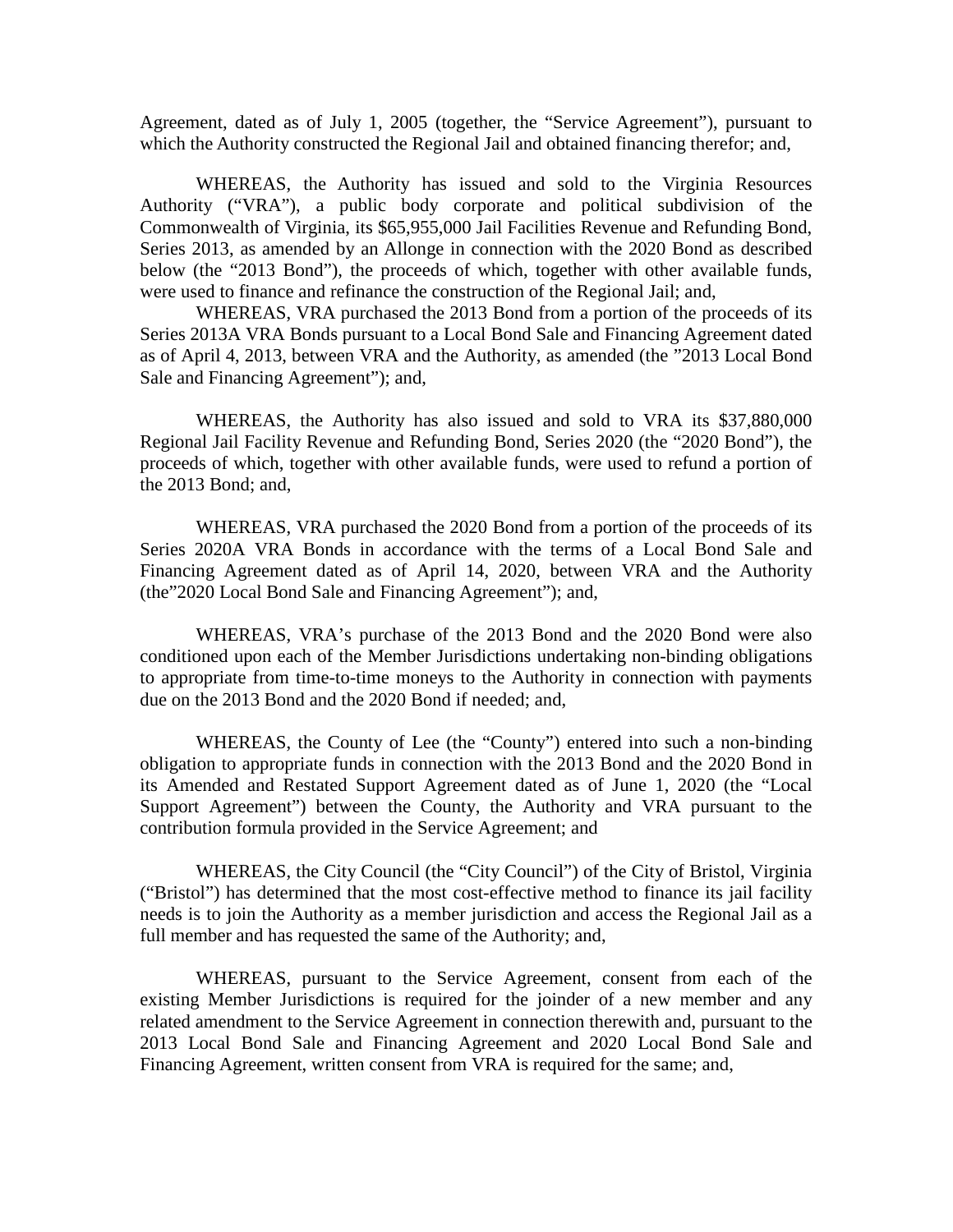WHEREAS, the Authority at its regular meeting on October 19, 2021, approved the joinder of Bristol as a Member Jurisdiction, the execution and delivery of the Second Amended Service Agreement (the "Second Amended Service Agreement") amending and restating the Service Agreement to provide that Bristol receive the services and payments pursuant to the formula set forth in the Second Amended Service Agreement and the execution and delivery of the Bristol Support Agreement to secure Bristol's share of debt service payments under the 2013 Bond and the 2020 Bond; and,

WHEREAS, the Second Amended Service Agreement is intended to include Bristol as a Member Jurisdiction of the Authority and does not disrupt, disturb, or otherwise impair the provisions of the Service Agreement which was used to secure the 2013 Bond and 2020 Bond.

BE IT RESOLVED, by the Board of Supervisors of Lee County, Virginia (the "County"), subject to compliance with the 2013 Local Bond Sale and Financing Agreement and the 2020 Local Bond Sale and Financing Agreement and the written consent of VRA, to-wit:

1) The joinder or addition of Bristol to the Authority pursuant to Va. Code § 53.1-95.5 as a Member Jurisdiction is hereby approved.

2) Bristol shall have three (3) representatives to the Authority, to-wit: the Sheriff of Bristol and two members appointed by the City Council of Bristol. The total representation of the Member Jurisdictions shall be thirty-three (33). The initial representatives from Bristol shall be:

> Tyrone Foster, Sheriff of Bristol, 417 Cumberland Street, Bristol, VA 24201;

> Randall C. Eads, City Manager of Bristol, 300 Lee Street, Bristol, VA 24201; and

Anthony Farnum, Mayor of Bristol, 300 Lee Street, Bristol, VA 24201.

The terms of office of the above representatives, other than the Sheriff, shall be at the will of the governing body of Bristol. Each of the above representatives shall have one vote on the Authority. The aforesaid Sheriff and his duly elected successors shall serve on the Board of the Authority during their respective terms of office.

3) The Second Amended Service Agreement attached hereto as "Exhibit A" which includes Bristol as one of the Member Jurisdictions and provides for the sharing of the costs of constructing, financing, refinancing, equipping, operating, and maintaining the Regional Jail is hereby approved in substantially similar form as presented with such completions, omissions, insertions, or changes not inconsistent with this resolution as may be approved by the Authority, in its sole discretion.

4) The Chairman or Vice Chairman is hereby authorized and directed to execute the Second Amended Service Agreement.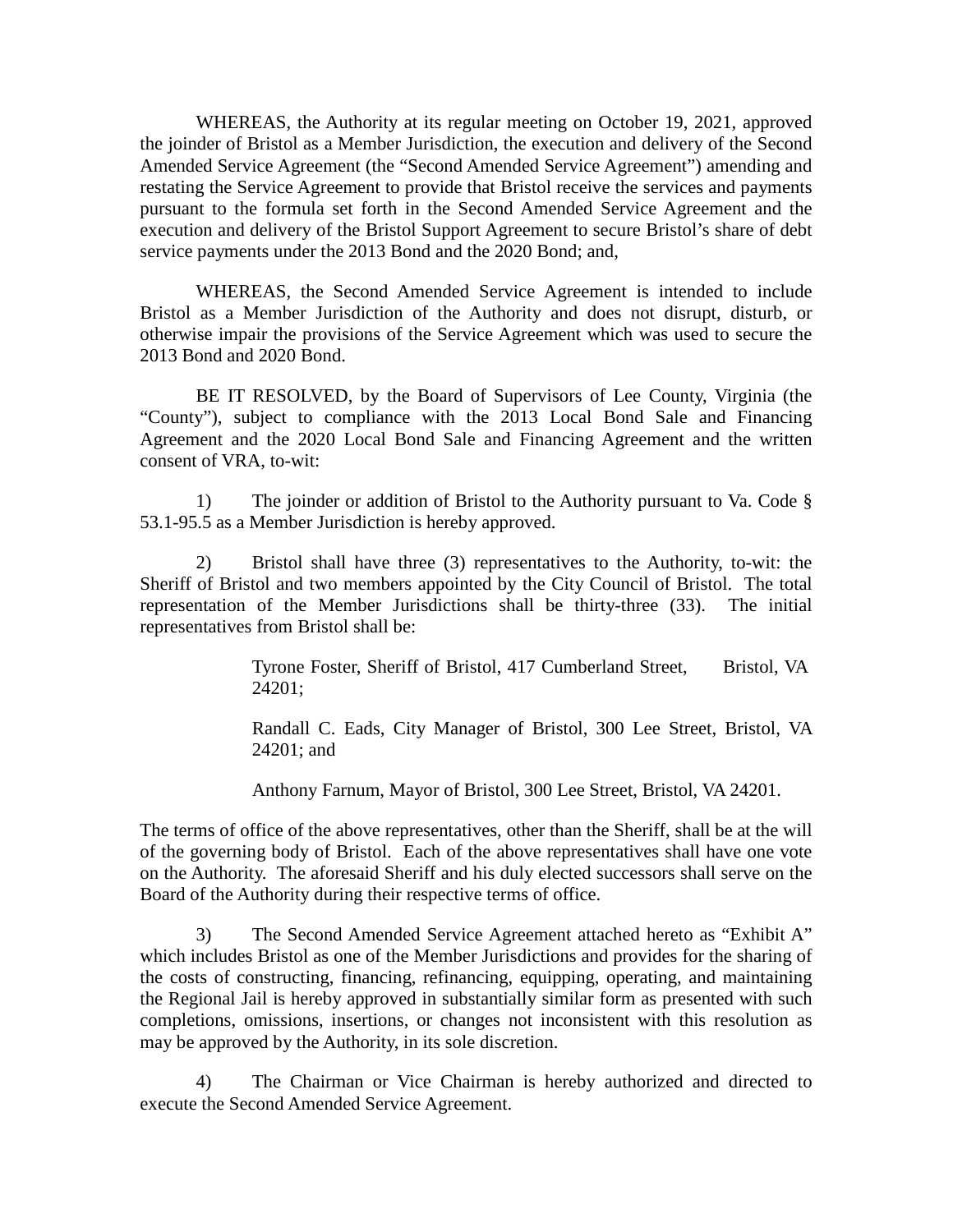5) The Chairman or Vice Chairman and the County Administrator are hereby authorized to deliver an acknowledgment, certificate or other agreement acceptable to VRA acknowledging that the obligation of the County set forth in the Local Support Agreement shall continue under the terms thereof while the 2013 Bond and 2020 Bond and any bonds issued to refund the same remain outstanding, subject to the modification in the contribution formula of the Member Jurisdictions provided in the Second Amended Service Agreement.

6) Any authorization herein to execute a document shall include authorization to deliver it to the other parties thereto and record such document where appropriate.

7) All other acts that are in conformity with the purposes and intent of this Resolution and in furtherance of the joinder or addition of Bristol as a Member Jurisdiction is hereby approved and ratified.

8) Nothing in this Resolution, the Service Agreement, the Amended Service Agreements, the Bristol Support Agreement is or shall be deemed to be a lending of the credit of Bristol or any other Member Jurisdiction of the Authority to VRA or to any holder of the 2013 Bond and 2020 Bond or to any other person and nothing herein contained is or shall be deemed to be a pledge of the faith and credit or taxing power of Bristol or any other Member Jurisdiction.

9) This Resolution shall take effect immediately.

-----------------------------------------------------------------------------------------

# **CONSOLIDATED AMENDMENT AND CONSENT AGREEMENT**

This **CONSOLIDATED AMENDMENT AND CONSENT AGREEMENT** (this "Agreement") is dated \_\_\_\_\_\_\_\_\_ \_\_, 2022 (**the "Closing Date"**) and is among the **VIRGINIA RESOURCES AUTHORITY ("VRA")**, the **SOUTHWEST VIRGINIA REGIONAL JAIL AUTHORITY ("SWVRJA")** and the **CITY OF BRISTOL, VIRGINIA ("Bristol")**, and acknowledged and consented to by the Existing Member Jurisdictions (as defined below).

# **RECITALS**

A. SWVRJA is a public instrumentality of the Commonwealth of Virginia created pursuant to Article 3.1, Chapter 3, Title 53.1, Code of Virginia of 1950, as amended **(the "Act"),** consisting of members joining by resolutions duly adopted by the governing bodies of the Counties of Buchanan, Dickenson, Lee, Russell, Scott, Smyth, Tazewell, Washington and Wise and the City of Norton **(collectively, the "Existing Member Jurisdictions")** for the purpose of developing regional jail facilities **(collectively, the "Regional Jail")** to be operated on behalf of the Existing Member Jurisdictions by SWVRJA;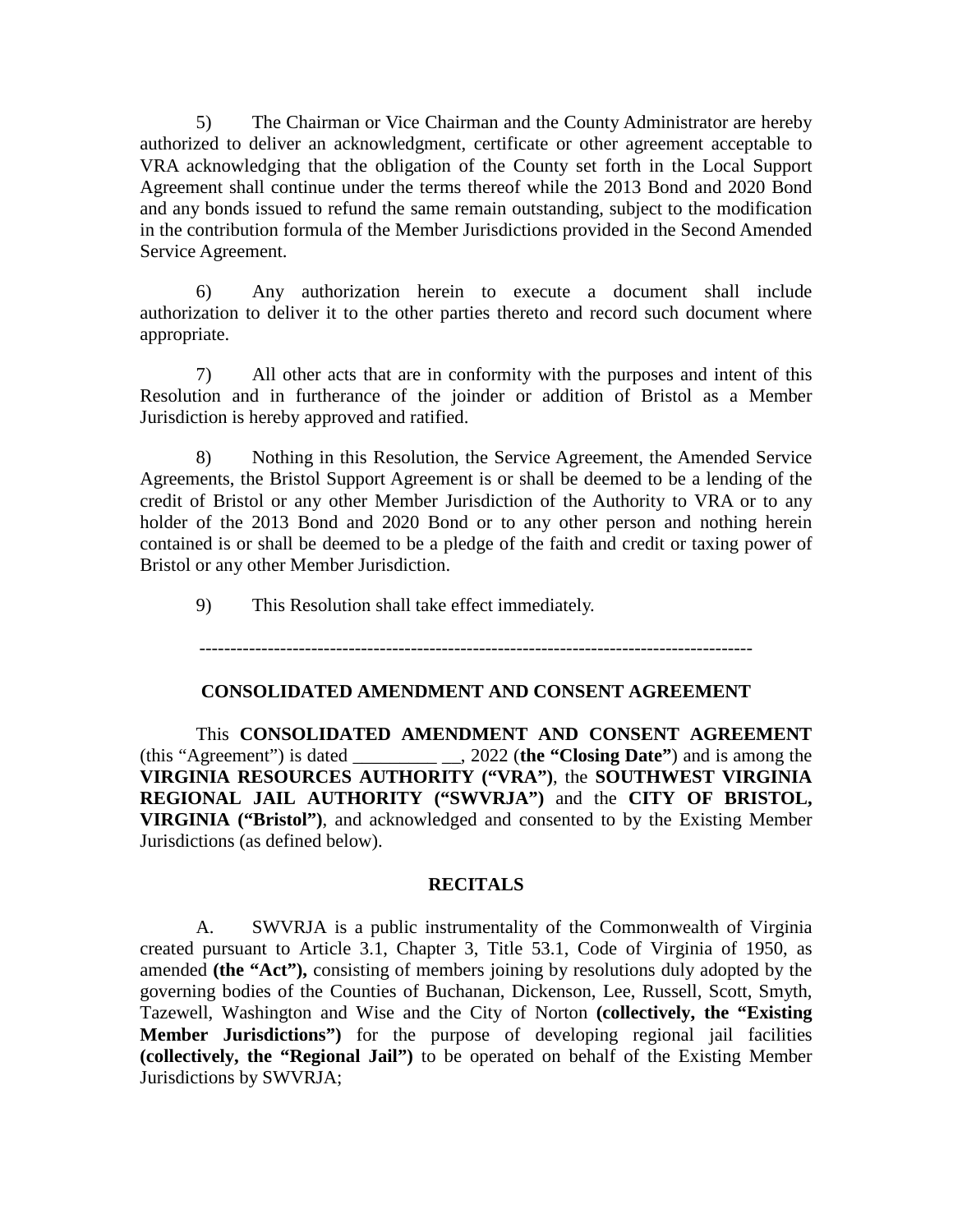B. SWVRJA and the Existing Member Jurisdictions (other than Tazewell County) entered into a Southwest Virginia Regional Jail Authority Service Agreement, dated February 1, 2003, which was amended to include Tazewell County, Virginia by an Amended Service Agreement, dated as of July 1, 2005 **(together, the "Service Agreement")**, pursuant to which SWVRJA constructed the Regional Jail and obtained financing therefor.

C. SWVRJA has issued and sold to VRA, a public body corporate and political subdivision of the Commonwealth of Virginia, its \$65,955,000 Jail Facilities Revenue and Refunding Bond, Series 2013, as amended by an Allonge in connection with the 2020 Bond as described below **(the "2013 Bond")**, the proceeds of which, together with other available funds, were used to finance and refinance the construction of the Regional Jail **(the "Project"**);

D. VRA purchased the 2013 Bond from a portion of the proceeds of its Series 2013A VRA Bonds **(as more particularly defined in the below-defined 2013 Local Bond Sale and Financing Agreement, the "2013 VRA Bonds")**, in accordance with the terms of a Local Bond Sale and Financing Agreement dated as of April 4, 2013, between VRA and SWVRJA, as amended **(the "2013 Local Bond Sale and Financing Agreement")**;

E. SWVRJA has also issued and sold to VRA its \$37,880,000 Regional Jail Facility Revenue and Refunding Bond, Series 2020 **(the "2020 Bond")**, the proceeds of which, together with other available funds, were used to refund a portion of the 2013 Bond;

F. VRA purchased the 2020 Bond from a portion of the proceeds of its Series 2020A VRA Bonds **(as more particularly defined in the below-defined 2020 Local Bond Sale and Financing Agreement, the "2020 VRA Bonds")**, in accordance with the terms of a Local Bond Sale and Financing Agreement dated as of April 14, 2020, between VRA and SWVRJA **(the "2020 Local Bond Sale and Financing Agreement")**;

G. VRA's purchase of the 2013 Bond and the 2020 Bond were also conditioned upon each of the Existing Member Jurisdictions undertaking non-binding obligations to appropriate from time to time moneys to SWVRJA in connection with payments due on the 2013 Bond and the 2020 Bond;

H. The City Council **(the "City Council")** of the City of Bristol, Virginia **("Bristol")** has determined that the most cost-effective method to finance its jail facility needs is to join SWVRJA as a member jurisdiction and access the Regional Jail as a full member and has requested the same of SWVRJA;

I. Pursuant to the Service Agreement, consent from each of the existing Member Jurisdictions is required for the joinder of a new member and any related amendment to the Service Agreement in connection therewith and, pursuant to the 2013 Local Bond Sale and Financing Agreement and 2020 Local Bond Sale and Financing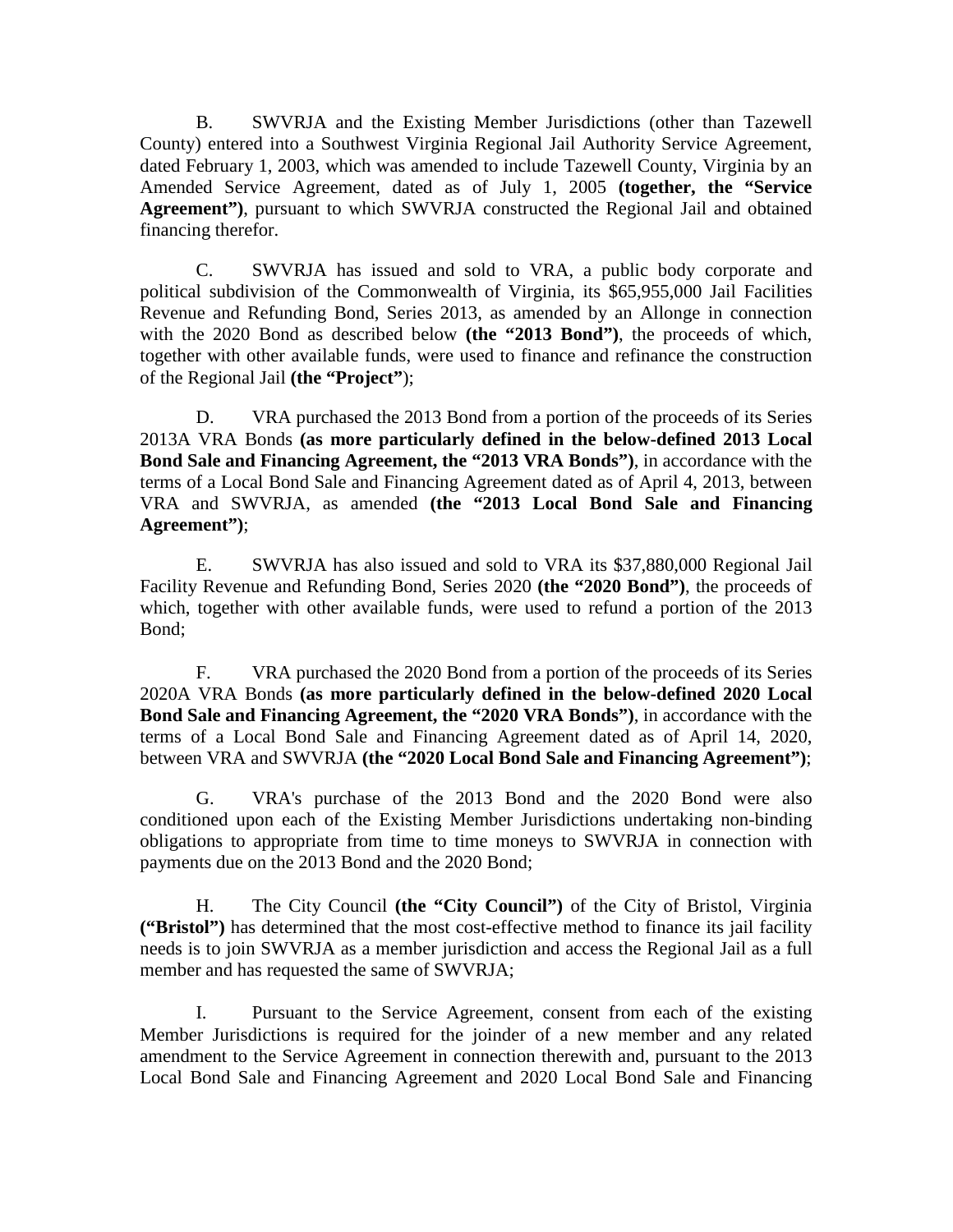Agreement (**together, the "Financing Agreements"**), written consent from VRA is required for the same;

J. SWVRJA has indicated that for the required consents to join SWVRJA, Bristol must agree to a Second Amended Service Agreement, the form of which is attached hereto as **Exhibit A (the "Second Amended Service Agreement")** where Bristol agrees to contribute to the payment of costs and expenses of SWVRJA pursuant to the formula set forth in the Second Amended Service Agreement and to a Support Agreement similar in form to those provided by the Existing Member Jurisdictions in connection with the issuance of the 2013 Bond and the 2020 Bond, the form of which is attached hereto as **Exhibit B (the "Bristol Support Agreement**") and Bristol has agreed to same.

K. As set forth below, VRA, SWVRJA and Bristol desire to set forth VRA's consent to Bristol's joinder in SWVRJA and the execution and delivery of the Second Amended Service Agreement and to amend the Financing Agreements in connection with the joinder of Bristol and the execution and delivery of the Second Amended Service Agreement.

NOW THEREFORE, VRA, SWVRJA and Bristol agree as follows:

# **ARTICLE I AMENDMENT TO FINANCING AGREEMENTS; DEFINITIONS**

# **1.1 Amendments to Financing Agreements and Support Agreements**.

(a) The term "Service Agreement" as used in the Financing Agreements and the Local Indenture, as defined in the Financing Agreements, shall hereafter mean the Second Amended Service Agreement, plus any amendments or supplements thereto agreed upon by VRA in writing.

(b) The definition of "Member Jurisdictions" in the Financing Agreements and the Local Indenture is hereby amended to mean the Existing Member Jurisdictions, plus Bristol, plus any other political subdivisions of the Commonwealth approved by VRA in writing.

(c) The terms "Revenues" and "Operation and Maintenance Expense" as used in the Financing Agreements and the Support Agreements (including the Bristol Support Agreement) shall have the same meanings as the terms "Revenues" and "Operating Expenses" used in the Local Indenture, respectively.

**1.2 Definitions**. Unless otherwise defined or the context otherwise requires, each capitalized term used in this Agreement shall have the meaning set forth in the Financing Agreements.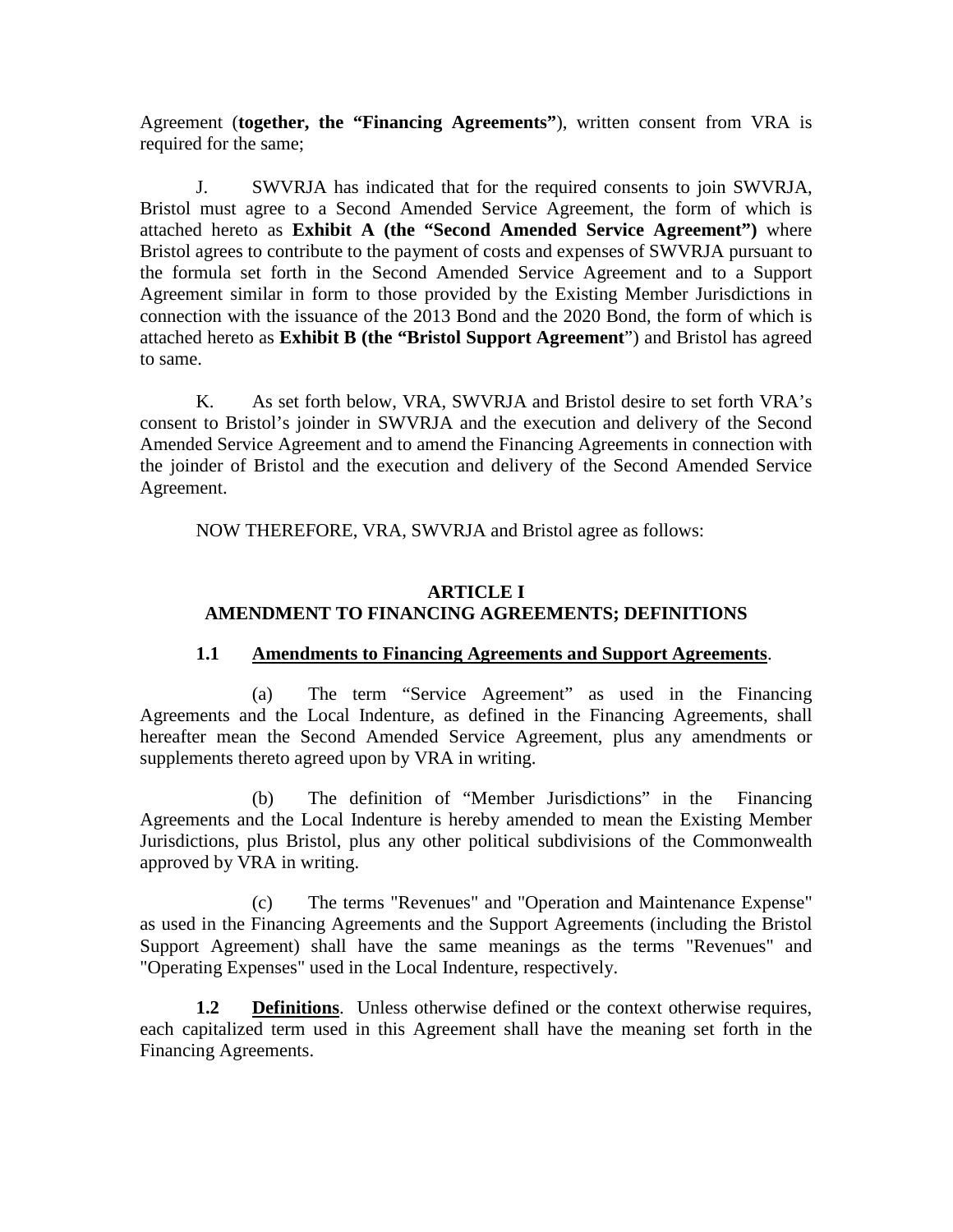#### **ARTICLE II VRA CONSENT**

**2.1 VRA Consent to Bristol Joinder**. VRA consents to the joinder of Bristol as a member of SWVRJA and to the execution and delivery of the Second Amended Service Agreement reflecting the same. The parties acknowledge and agree that VRA's consent is conditioned upon the execution and delivery of the acknowledgements of each of the Existing Member Jurisdictions in the form attached hereto as **Exhibit C** relating to the joinder of Bristol as a member of SWVRJA and the continuation of the Existing Member Jurisdictions of their obligations under their respective Support Agreements.

**2.2 Indemnification of VRA and SWVRJA and Payment of Costs**. To the extent permitted by law, Bristol agrees to indemnify, defend and save harmless VRA and SWVRJA, their officers, members, directors, employees and agents from and against all liabilities, obligations, claims, damages, penalties, fines, losses, cost and expenses in any way connected with the joinder of Bristol as a member jurisdiction of SWVRJA, including, but not limited to, the execution and delivery of this Agreement, the Second Amended Service Agreement and the Bristol Support Agreement and any approvals in connection therewith. Bristol acknowledges and agrees to pay any expenses of SWVRJA or VRA and any professionals or advisors thereto in connection with Bristol joining SWVRJA, including, but not limited to, the execution and delivery of this Agreement, the Second Amended Service Agreement and the Bristol Support Agreement and any approvals in connection therewith.

# **ARTICLE III REPRESENTATIONS**

**3.1 No Default**. SWVRJA represents that no event or condition has happened or existed, or is happening or existing, which constitutes, or which, with notice or lapse of time, or both, would currently constitute, an Event of Default under the Financing Agreements.

### **ARTICLE IV MISCELLANEOUS**

**4.1 Further Assurances**. SWVRJA and Bristol shall, to the fullest extent permitted by law, pass, make, do, execute, acknowledge and deliver such further resolutions, acts, deeds, conveyances, assignments, transfers and assurances as may be necessary or desirable for the better assuring, conveying, granting, assigning and confirming the rights, revenues and other funds pledged or assigned by the 2013 Bond, the 2020 Bond and this Agreement, or as may be required to carry out the purposes of the 2013 Bond, the 2020 Bond and this Agreement.

**4.2 Successors and Assigns**. This Agreement is binding upon, inures to the benefit of and is enforceable by the parties and their respective successors and assigns.

**4.3 Applicable Law**. This Agreement shall be governed by the laws of the Commonwealth of Virginia.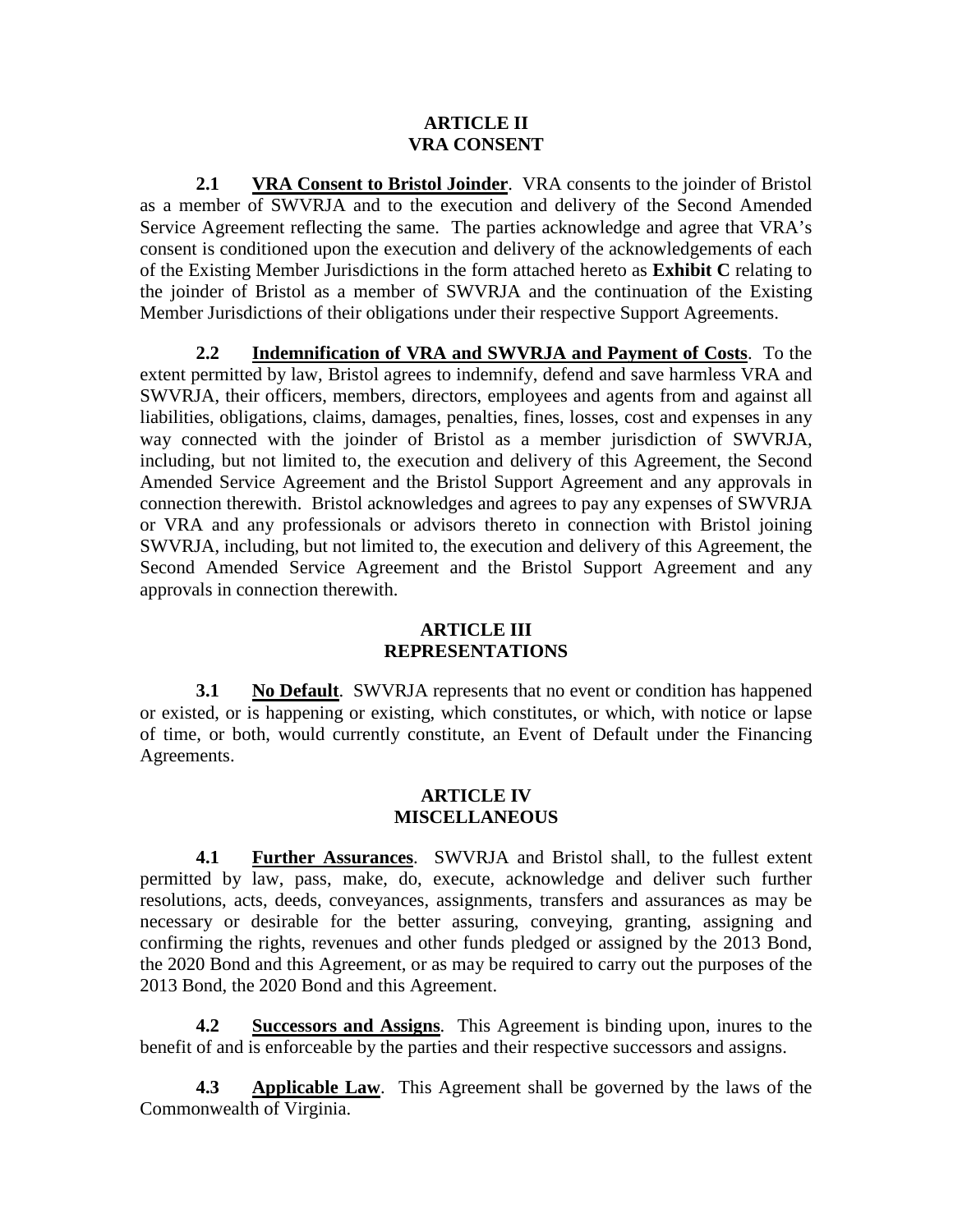**4.4 Ratification of Financing Agreements**. VRA and SWVRJA hereby reaffirm, ratify and confirm all terms of the Financing Agreements except as amended or modified by the terms of this Agreement.

**4.5 Severability**. If any clause, provision or section of this Agreement shall be held illegal or invalid by any court, the illegality or invalidity of such clause, provision or section shall not affect the remainder of this Agreement, which shall be construed and enforced as if such illegal or invalid clause, provision or section had not been contained in this Agreement. If any agreement or obligation contained in this Agreement is held to be in violation of law, then such agreement or obligation shall be deemed to be the agreement or obligation of VRA, SWVRJA and Bristol, as the case may be, only to the extent permitted by law.

**4.6 Headings**. The headings of the several articles and sections of this Agreement are inserted for convenience only and do not comprise a part of this Agreement.

**4.7 Counterparts**. This Agreement and any Exhibit referenced herein may be executed in any number of counterparts, each of which shall be an original and all of which together shall constitute but one and the same instrument.

-----------------------------------------------------------------------------------------

# **DOMESTIC VIOLENCE GRANT AWARD**

Mr. Poe stated that he received notification of award of the Domestic Violence Program grant for the calendar year 2022. This grant is in the amount of \$48,075.00 with a \$12,019.00 local match. This grant and match is included in the Fiscal Year 2021-2022 budget.

It was moved by Mr. Mosley, seconded by Mr. Smith, to approve the Domestic Violence Program grant in the amount of \$48,075.00 with a \$12,019.00 local match. Upon the question being put the vote was as follows.

VOTING AYE: Mr. Kolb, Mr. Leonard, Mr. Mosley, Mr. Slemp, Mr. Smith

-----------------------------------------------------------------------------------------

### **COST ALLOCATION PLAN PROPOSAL**

Mr. Poe presented the Board with a proposal from Robinson, Farmer, Cox Associates for preparation of the County's annual Central Services Cost Allocation Plan. The proposed cost for the fiscal year ending June 30, 2021 is \$4,825.00. As an alternative, the County can elect to contract this service for a three year period, fiscal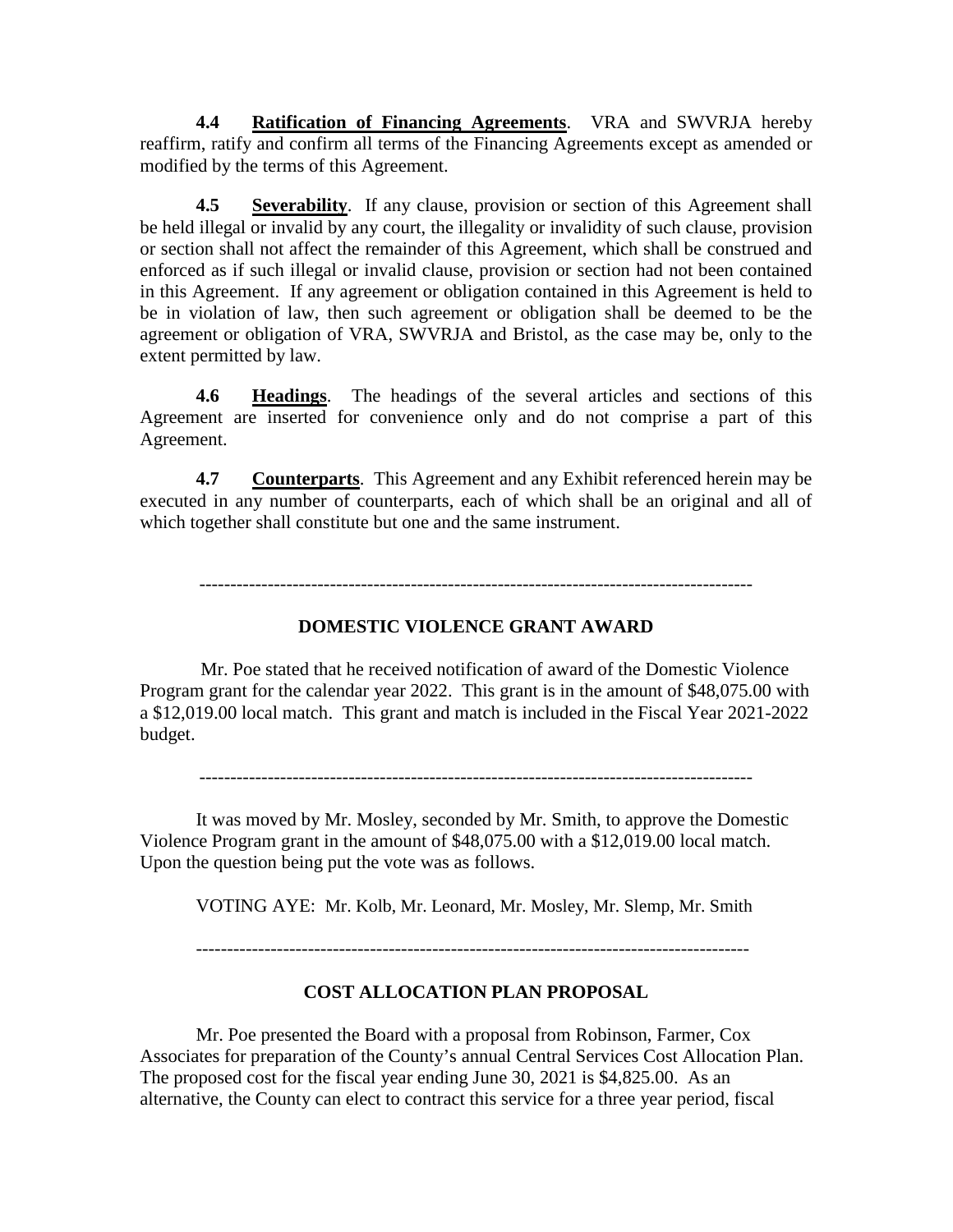years ending June 30 2021, 2022 and 2023, at a total cost of \$12,975.00. This is a savings of \$500.00 per year. The Cost Allocation Plan is prepared to allow the County to recover indirect costs incurred in performing federally supported programs and grants.

-----------------------------------------------------------------------------------------

It was moved by Mr. Smith, seconded by Mr. Kolb, to approve the Cost Allocation Plan for a three year period in the amount of \$12,975.00. Upon the question being put the vote was as follows.

VOTING AYE: Mr. Kolb, Mr. Leonard, Mr. Mosley, Mr. Slemp, Mr. Smith

-----------------------------------------------------------------------------------------

### **LOCAL LAW ENFORCEMENT BLOCK GRANT**

Mr. Poe reported he received notification of award of the Fiscal Year 2019 Justice Assistance Grant in the amount of \$1,284.00 with no local match. The Sheriff's Department typically uses these funds for Prevention and Education by providing educational aids to students in elementary schools in the county.

It was moved by Mr. Mosley, seconded by Mr. Slemp, to accept the Local Law Enforcement Block Grant in the amount of \$1,284.00 with no local match. Upon the question being put the vote was as follows.

VOTING AYE: Mr. Kolb, Mr. Leonard, Mr. Mosley, Mr. Slemp, Mr. Smith

-----------------------------------------------------------------------------------------

### **JET A FUEL PROJECT UPDATE**

Mr. Poe stated that there were three proposals received for the Jet A Tank. The Airport Authority met this past Friday and reviewed the proposals with the engineer, and made a recommendation to award the bid, contingent upon the Virginia Department of Aviation approving funding, to Gas Station Supply out of Lynchburg, Virginia in the amount \$98,325.00. There was a lower cost proposal submitted, however, the quote was only good for ten days and had expired before the Authority was able to meet. Gas Station Supply's proposal price was valid for thirty days, and will be valid as of the State Aviation Board meeting on February 4, 2022. If that funding is approved, the order will be placed with an estimated delivery time of ten to fourteen weeks. The proposal also included setting and anchoring of the tank.

-----------------------------------------------------------------------------------------

**CENSUS RESULTS AND REDISTRICTING REQUIREMENTS**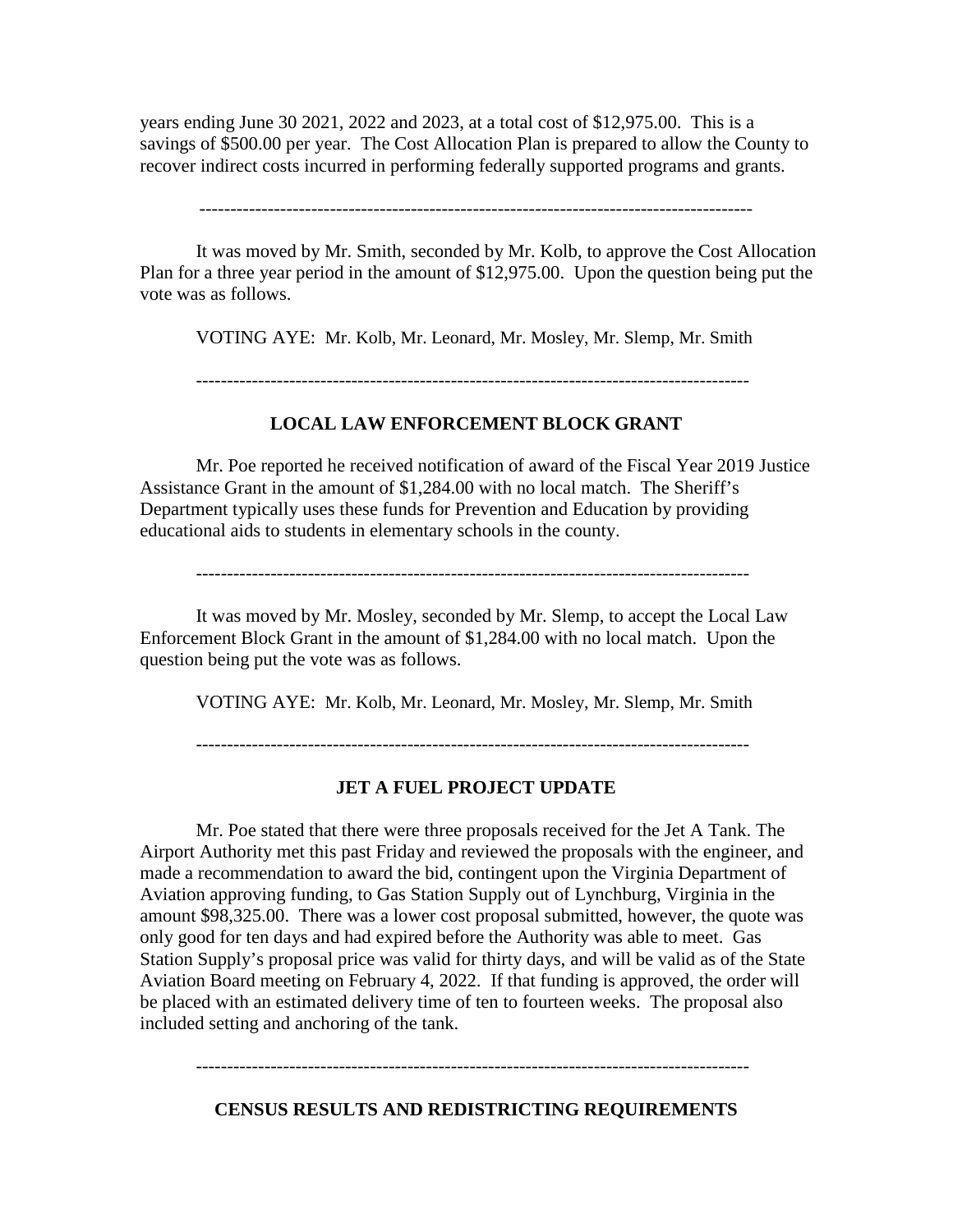Mr. Poe reported that results of the 2020 census are now available with Lee County's census population listed as 22,173. This is a 13.34% decrease from the 2010 census count of 25,587. Unfortunately, this decrease is not uniform across the five election districts and changes will have to be made to bring each district into compliance with federal and state requirements that each election district's population must be with the average district population. Per the 2020 census, adjusted for the reported Federal Prison population, the county's population by district is as follows:

| <b>Total Population</b>          | $22,173 - 1,352$ (USP Lee) = 20,821 |            |  |
|----------------------------------|-------------------------------------|------------|--|
| <b>Ideal District Population</b> | $20,821 \div 5 = 4,164$             |            |  |
| District 1                       | 4,138                               | $-0.62\%$  |  |
| District 2                       | 4,627                               | $+11.12%$  |  |
| District 3                       | 5,083                               | $+22.07%$  |  |
| District 4                       | 4,214                               | $+ 1.20\%$ |  |
| District 5                       | 2,759                               | $-33.74%$  |  |

Within this framework, District's 1 and 4 are within the  $\pm$  5% allowance. Districts 2 and 3 are over the allowance and District 5 is significantly under the allowance. Mr. Poe will be meeting with LENOWISCO Planning District Commission staff to begin discussion on possible alternatives to bring all districts into compliance.

-----------------------------------------------------------------------------------------

Mr. Kolb stated that losing 13.34% of the population over a ten year period is not sustainable and suggested the Board consider ways to spend the ARPA funding in ways that make people want to stay in Lee County.

-----------------------------------------------------------------------------------------

Mr. Poe stated that he expected a decrease in population, but did not expect it to be such a significant decrease.

-----------------------------------------------------------------------------------------

Mr. Leonard stated that without knowing the percent of questionnaires that were returned to the census there is no way to know if that decrease is correct.

-----------------------------------------------------------------------------------------

#### **REPORTS AND RECOMMENDATIONS OF THE COUNTY ATTORNEY**

None.

-----------------------------------------------------------------------------------------

**REPORTS AND RECOMMENDATIONS OF THE COUNTY ADMINISTRATOR**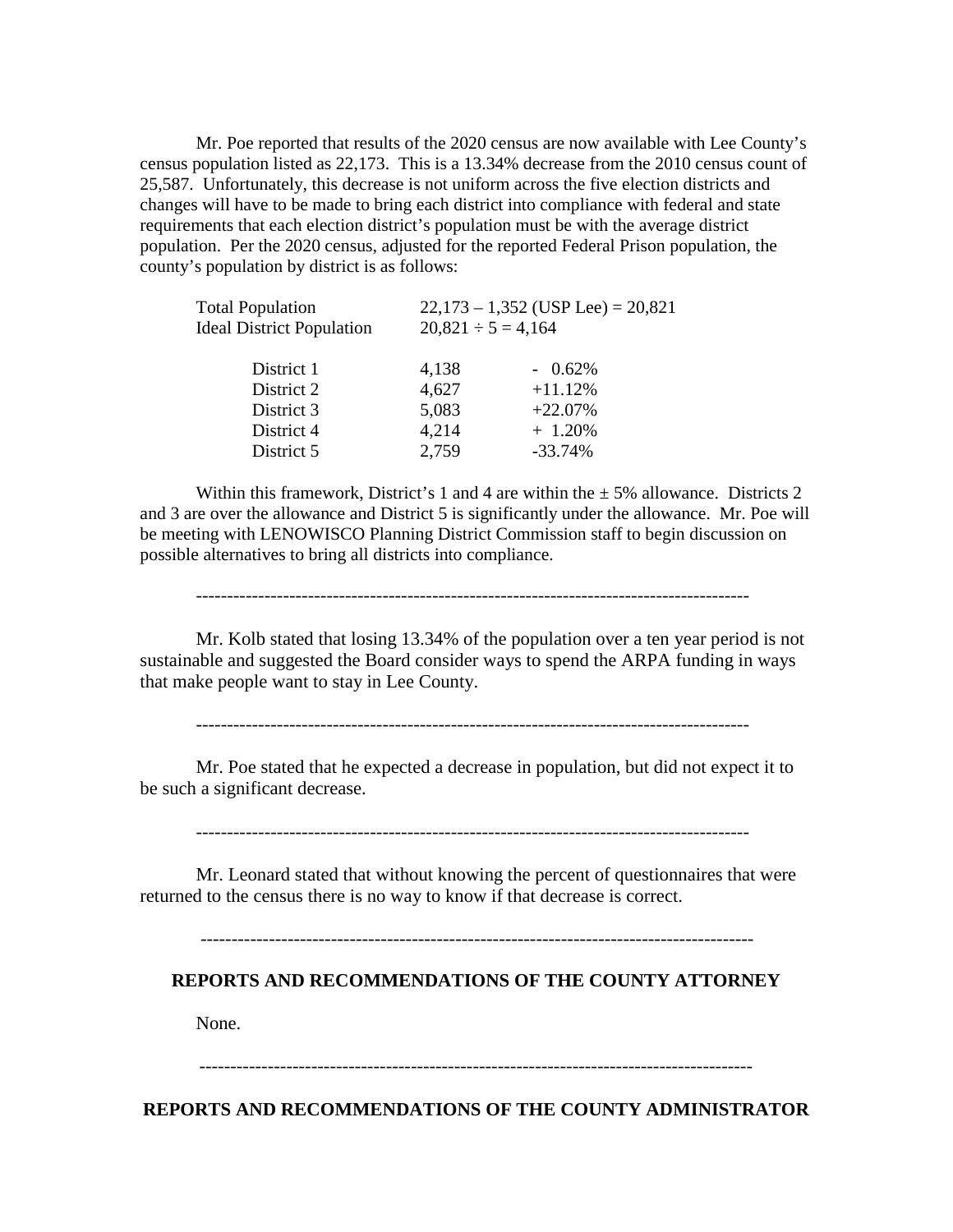### **CLOSED SESSION REQUEST**

Mr. Poe stated he has one item to discuss in closed session under personnel.

# **GROUND LEASE AT AIRPORT**

Mr. Poe reported that the Airport Authority has received a request from a plane owner for a ground lease that would allow them to construct their own hanger. The Airport Authority made a recommendation the County approve the ground lease. Mr. Poe is doing research on ground lease agreements; and will report back to the Board for approval of granting a ground lease. This could be discussed further in closed session.

-----------------------------------------------------------------------------------------

# **FIRE DEPARTMENTS ARPA FUNDING REQUEST**

Mr. Poe stated that the fire departments have met and agreed on some changes on their ARPA funding request, reducing the number of air pack units requested from 120 units to 100 units. This could be taken up in closed session as well.

-----------------------------------------------------------------------------------------

# **REPORTS AND RECOMMENDATIONS OF THE BOARD**

# **SURVEY INVOICE**

Mr. Kolb stated that there was a survey done by Cumberland Partners for the land at the old Head Start building and there is an invoice for \$1,000.00 he recommends the Board paying.

---------------------------------------------------------------------------------------

It was moved by Mr. Kolb, seconded by Mr. Smith, to pay the invoice to Cumberland Partners for the survey conducted at the old Head Start Building in the amount of \$1,000.00. Upon the question being put the vote was as follows.

VOTING AYE: Mr. Kolb, Mr. Mosley, Mr. Leonard, Mr. Slemp, Mr. Smith

-----------------------------------------------------------------------------------------

# **AGENDA ON WEBSITE**

Mr. Kolb stated that the he had been contacted by someone that had called the County Administrator's office about the agenda for this meeting not being on-line, and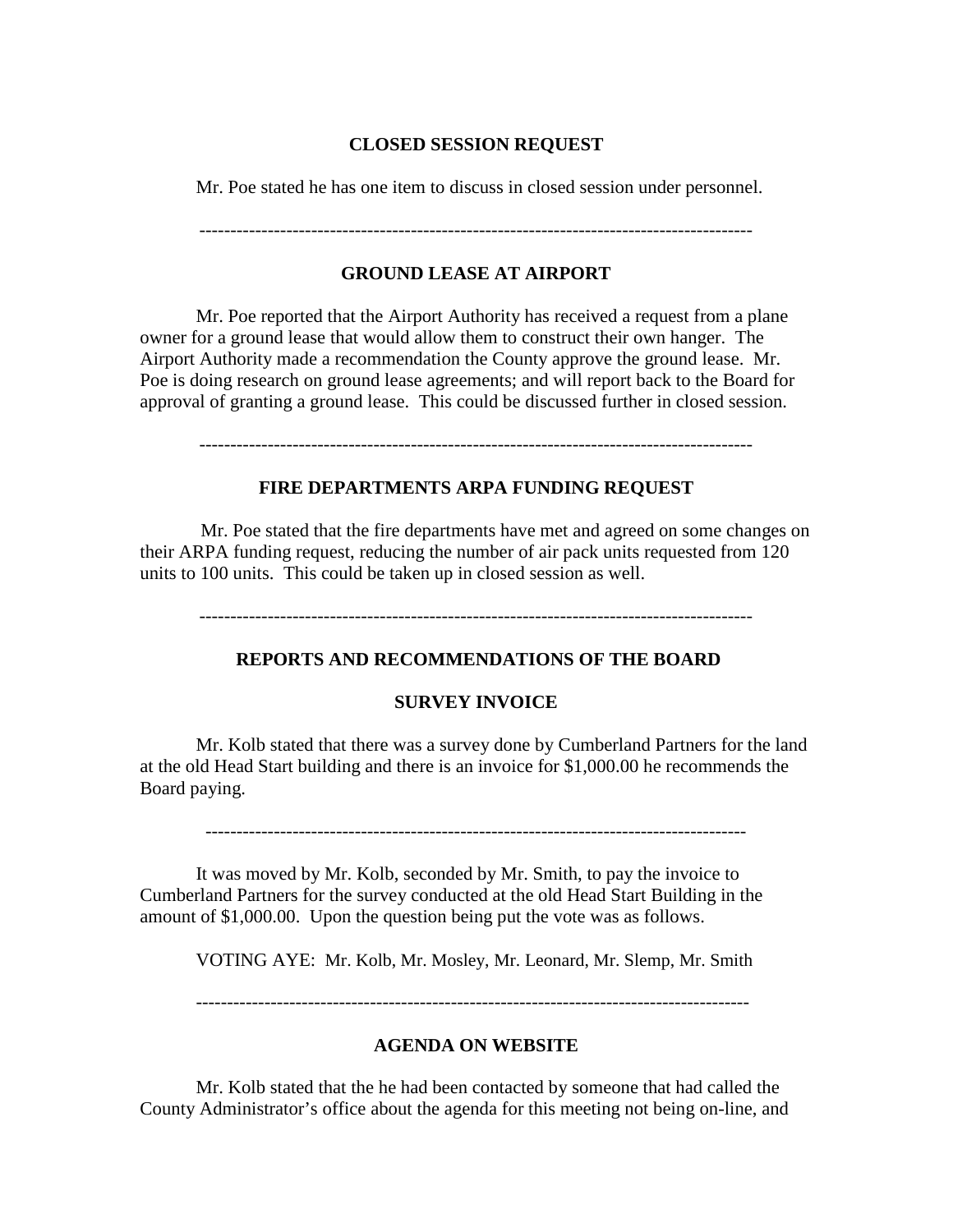the person was told to check back in the afternoon because the agenda needed to have changes made. Mr. Kolb requested that the agendas be put on the website the day after Board packets go out regardless of needing to be updated.

---------------------------------------------------------------------------------------

### **CALENDAR ON WEBSITE**

Mr. Kolb stated that same person that asked about the agenda also stated that the calendar shows the Board meetings beginning at 5:30 p.m. and ending at 6:00 p.m. He stated that a Board meeting cannot be completed within thirty minutes and asked that be changed.

---------------------------------------------------------------------------------------

Mr. Poe stated that the calendar is set up for thirty minute blocks and there is no way to know what time the Board meetings would end.

---------------------------------------------------------------------------------------

#### **CLOSED SESSION REQUEST**

Mr. Mosley stated he would like to go into closed session for investing of public funds.

-----------------------------------------------------------------------------------------

#### **CLOSED SESSION**

It was moved by Mr. Kolb, seconded by Mr. Smith, to enter Closed Session pursuant to 2.2-3711 A.1. Discussion, consideration or interviews of prospective candidates for employment; assignment, appointment, promotion, performance, demotion, salaries, disciplining or resignation of specific public officers, appointees or employees of any public body, 2.2-3711 A. 3. Discussion or consideration of the acquisition of real property for a public purpose, or of the disposition of publicly held real property, where discussion in an open meeting would adversely affect the bargaining position or negotiating strategy of the public body, 2.2-3711 A.6. The investing of public funds where competition or bargaining is involved, where, if made public initially, the financial interest of the governmental unit would be adversely affected, 2.23711 A.7. Consultation with legal counsel and briefings by staff members or consultants pertaining to actual or probable litigation, where such consultation or briefing in open meeting would adversely affect the negotiating or litigation posture of the public body; and consultation with legal counsel employed or retaining by a public body regarding specific legal matters requiring the provision of legal advise by such counsel, and 2.23711 A.29. Discussion of the award of a public contract involving the expenditure of public funds, including interviews of bidders or offerors, and discussion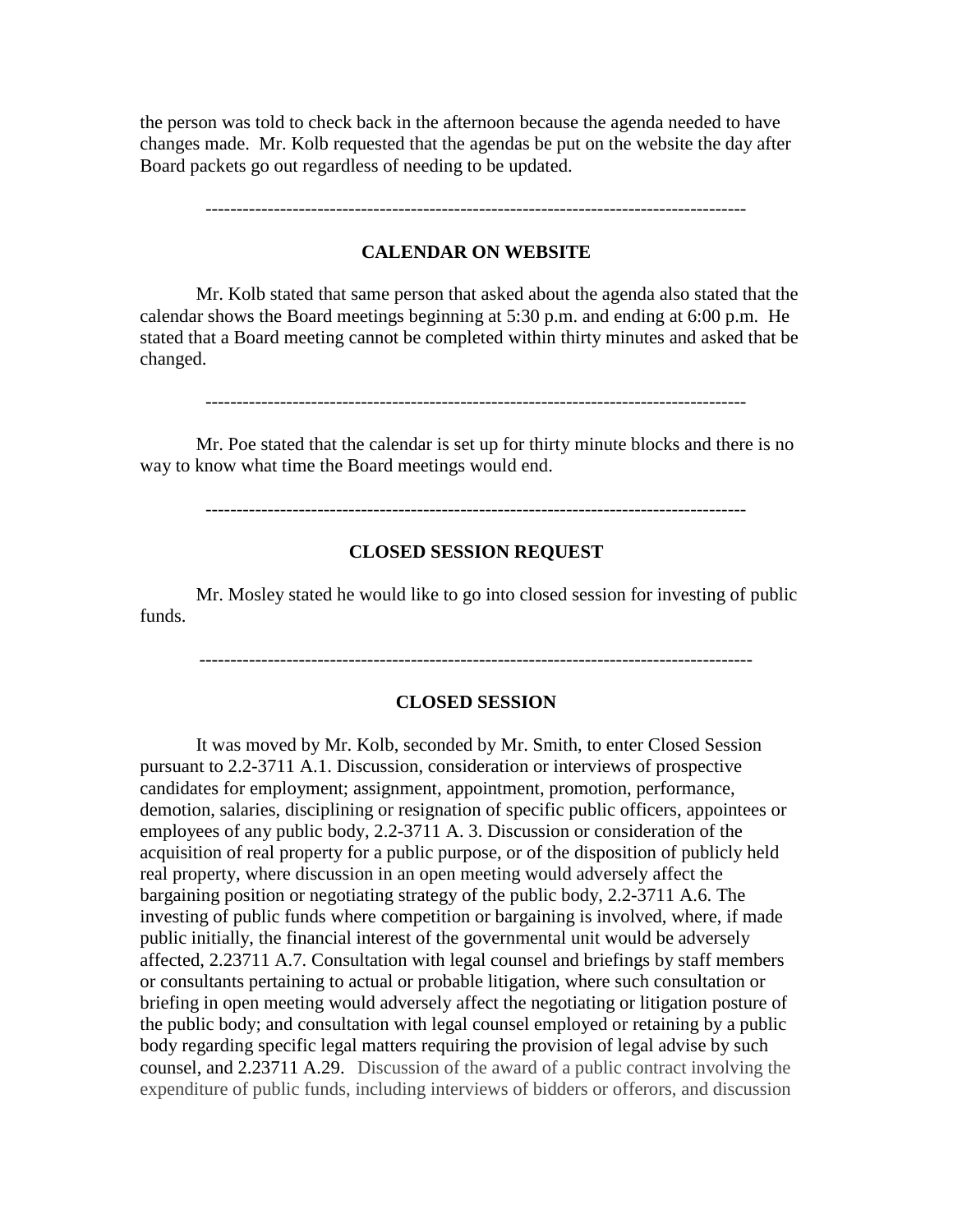of the terms or scope of such contract, where discussion in an open session would adversely affect the bargaining position or negotiating strategy of the public body.. Upon the question being put the vote was as follows.

VOTING AYE: Mr. Kolb, Mr. Leonard, Mr. Mosley, Mr. Slemp, Mr. Smith

-----------------------------------------------------------------------------------------

It was moved by Mr. Mosley, seconded by Mr. Kolb, to exit Closed Session. Upon the question being put the vote was as follows.

VOTING AYE: Mr. Kolb, Mr. Leonard, Mr. Mosley, Mr. Slemp, Mr. Smith

------------------------------------------------------------------------------------------

# **CERTIFICATE OF CLOSED SESSION**

**WHEREAS,** the Lee County Board of Supervisors has convened a Closed Meeting on this date pursuant to an affirmative recorded vote and in accordance with the provision of the Virginia Freedom of Information Act; and

**WHEREAS,** Section 2.2-3711 of the Code of Virginia requires a Certification by this Lee County Board of Supervisors that such Closed Meeting was conducted within Virginia law;

**NOW, THEREFORE, BE IT RESOLVED,** that the Lee County Board of Supervisors hereby certified that, to the best of each member's knowledge, (i) only public business matters lawfully exempted from Closed Meeting in which this Certification Resolution applies and (ii) only such public business matters as were identified in the Motion convening the Closed Meeting were heard, discussed or considered by the Lee County Board of Supervisors.

Upon the question being put the vote was as follows.

VOTING AYE: Mr. Kolb, Mr. Leonard, Mr. Mosley, Mr. Slemp, Mr. Smith

-----------------------------------------------------------------------------------------

It was moved by Mr. Kolb, seconded by Mr. Mosley, to accept and enter into a contract identified in closed session as Contract A. Upon the question being put the vote was as follows.

VOTING AYE: Mr. Kolb, Mr. Leonard, Mr. Mosley, Mr. Slemp, Mr. Smith